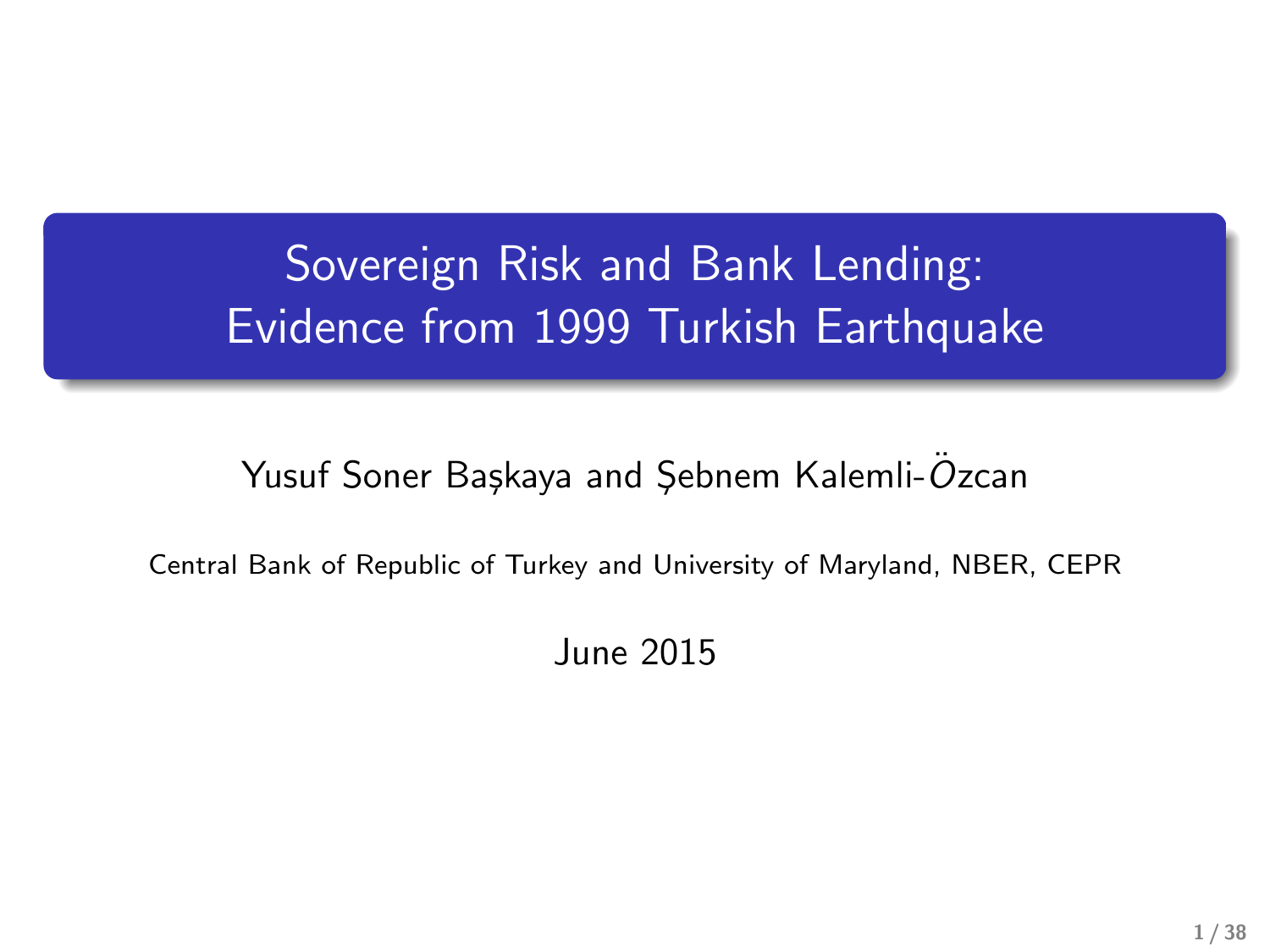- Sovereigns mostly borrow from their own citizens
- Sovereign crises and banking crises coincide
- A causal relationship might run from banks to sovereigns, where public sector intervenes after a banking crisis, putting its own solvency at risk
	- **•** Iceland and Ireland.
- A causal relationship might also run from sovereigns to banks, where sovereign distress impact bank performance and loan supply **•** Greece.

Hard to pin down the direction of causality at the time of the crisis.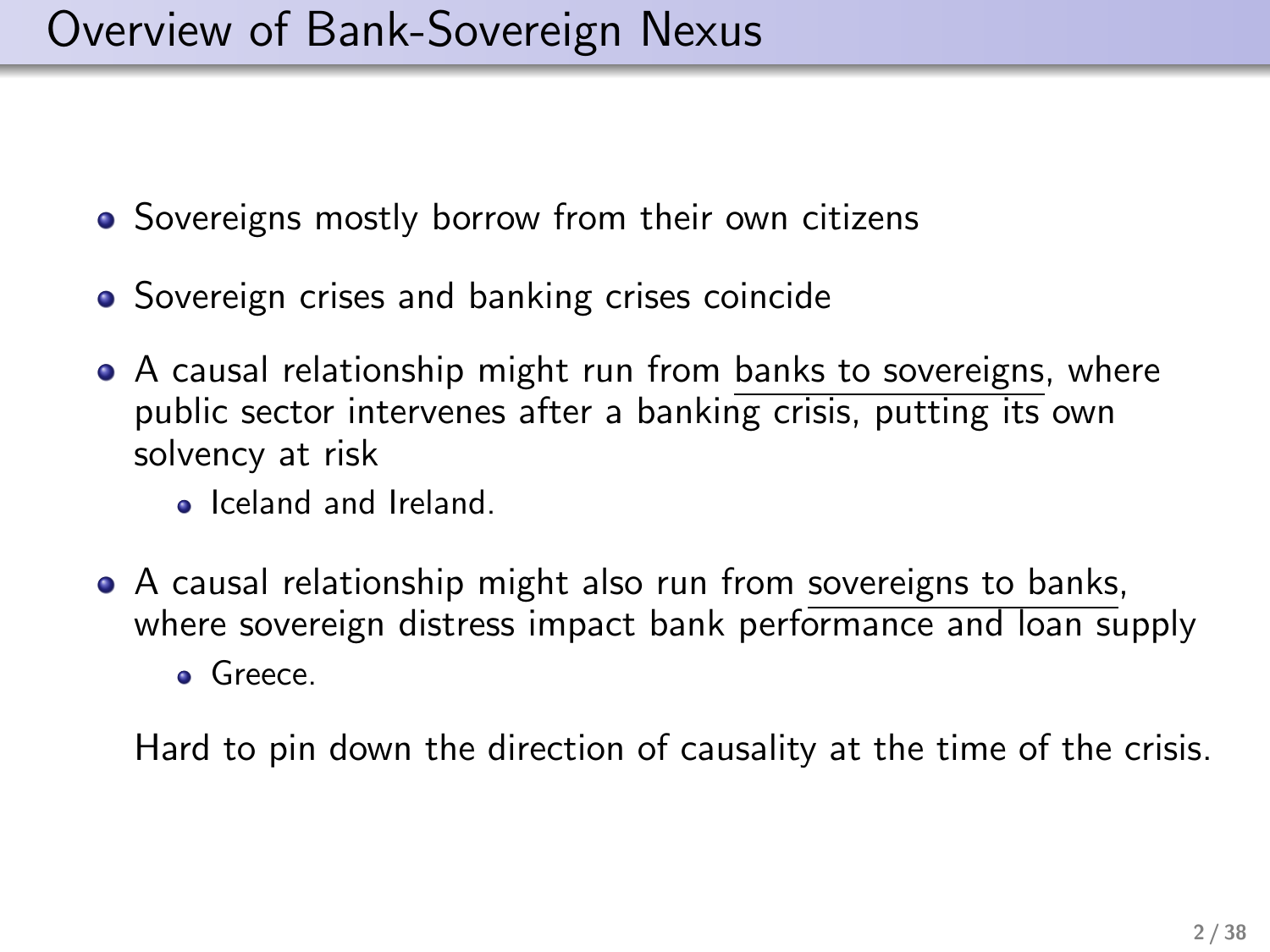- Much Studied: Correlation between sovereign and bank CDS spreads. Sovereign debt crisis transmission across borders via global banks.
- Less Studied: Transmission of sovereign risk to real-own-sector via banks.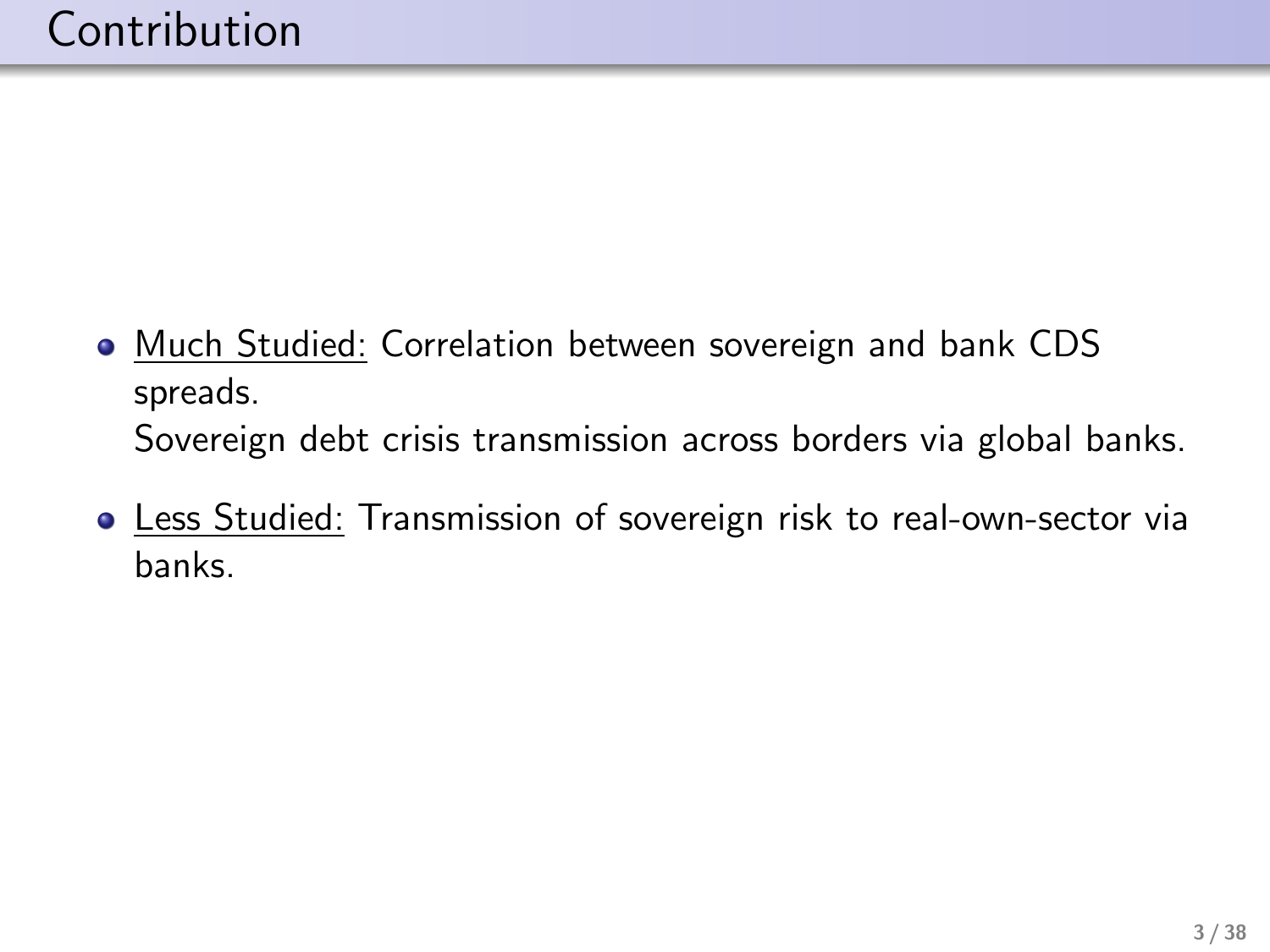Once crisis unfolds (default and recession is expected):

Hard to dissect the sovereign-bank doom loop

- Banks can buy more government debt in the expectation of a bail out (moral hazard or reach for yield)
- Banks can get rid of the bonds
- Banks can anticipate low demand from private sector and switch to government bond market in advance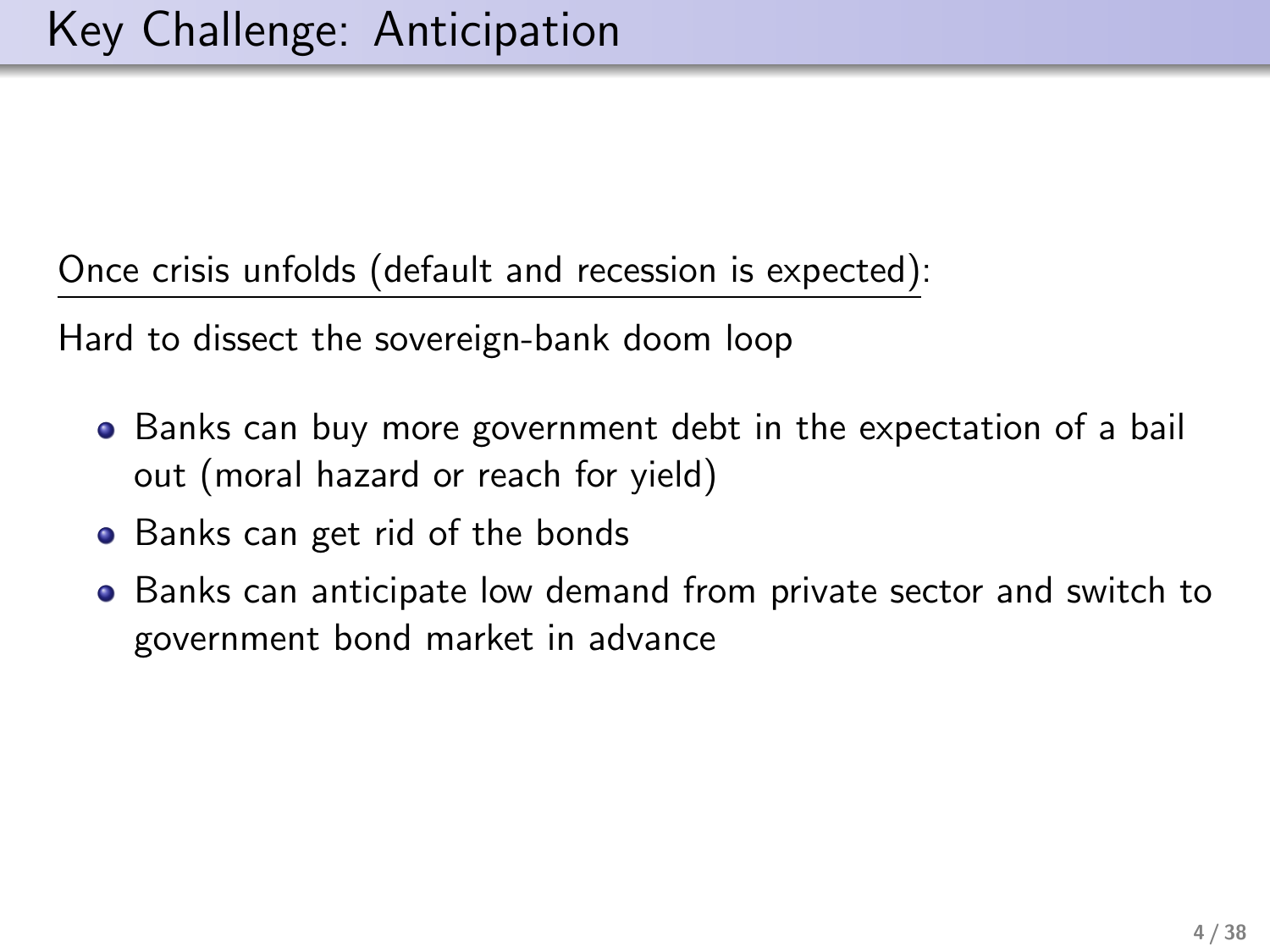- Use a natural disaster as a fiscal shock
- The fiscal shock is such that it leads to an increase in sovereign risk without affecting the macroeconomy in general

Using an exogenous fiscal shock delivers estimates for the effect of public debt on financial sector performance where these estimates are free from endogenous—to the shock—portfolio choice of the banks.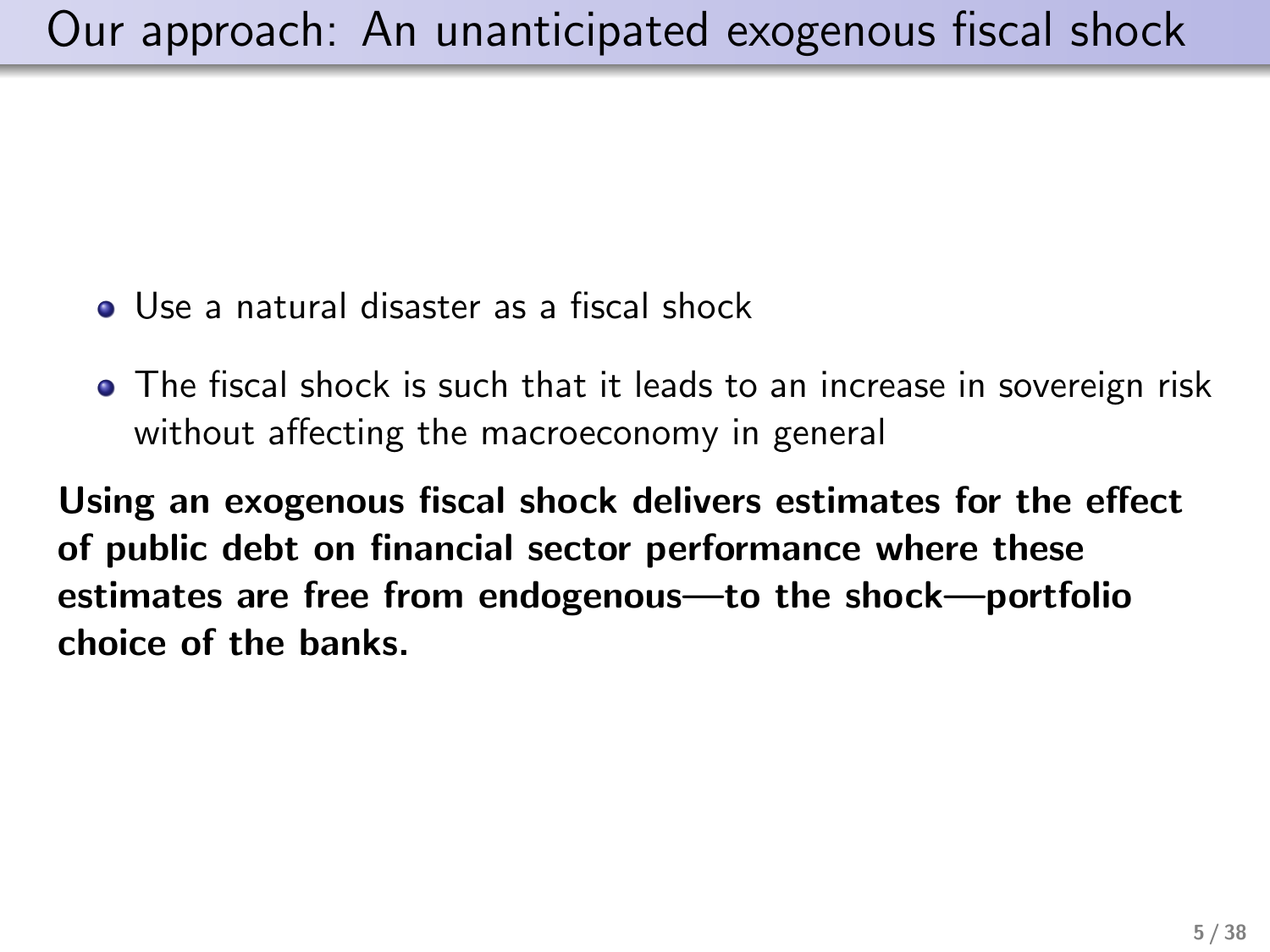- **1** Sovereign and Banking Crises: Reinhart and Rogoff (2009); Borensztein, Eduardo, and Panizza (2009)
- <sup>2</sup> Sovereign-Bank Loop/Credit Supply: Holmstrom and Tirole (1998); Broner, Martin, and Ventura (2010); Aguiar and Amador (2013); Tomz and Wright (2013); Gennaioli, Martin and Rossi (2014a); Gennaioli, Martin and Rossi (2014b); Bofondi, Carpinelli, Lauren and Sette (2013); Brutti, and Saure (2013); Perez (2014); Jorda, Schlurick, and Taylor (2014)
- **3** Bailout/Risk Taking: Uhlig (2013); Acharya, Drechsler and Schnabl (2014); Acharya and Steffen (2014)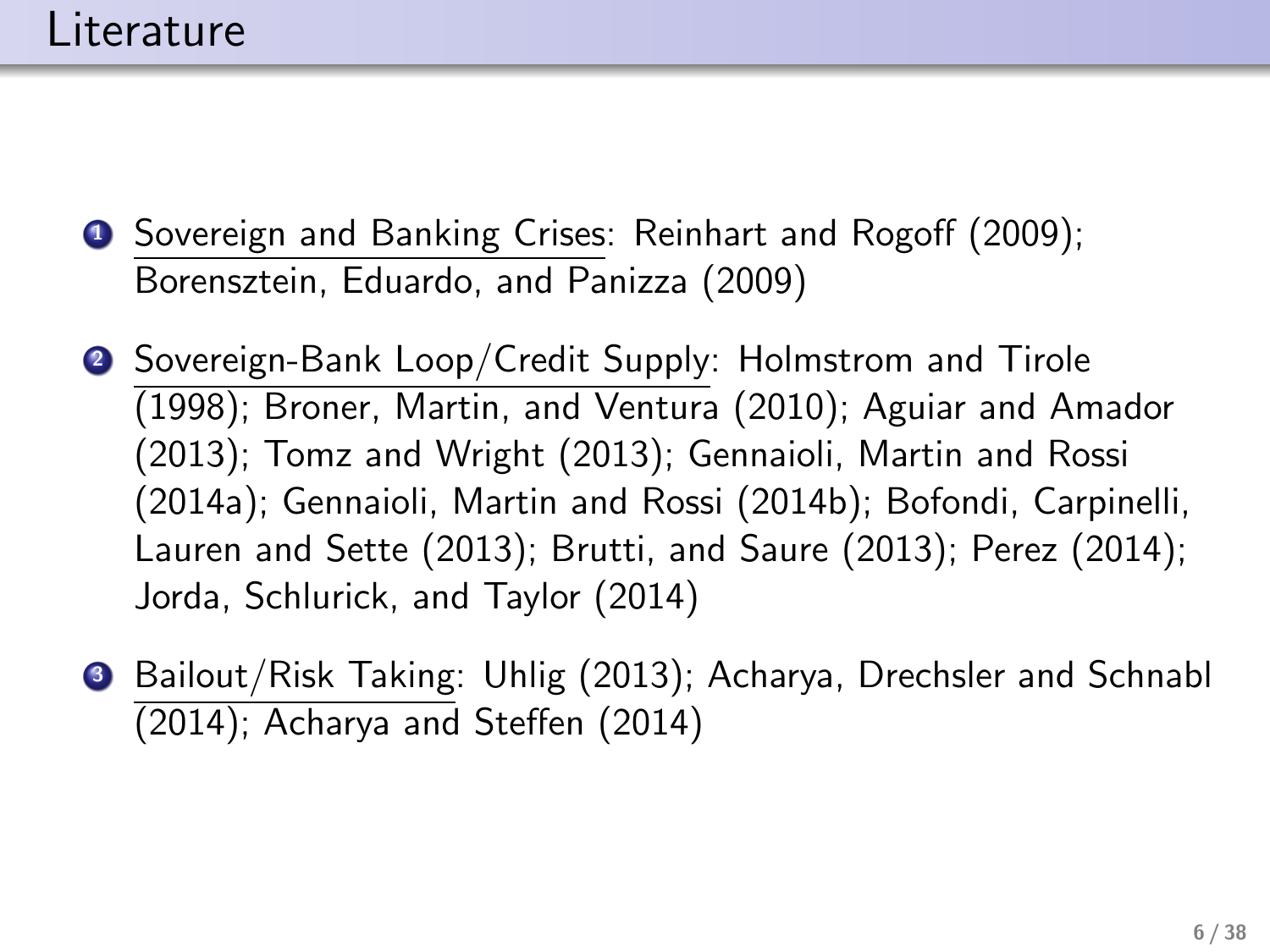- August 17, 1999; November 12, 1999: Two big earthquakes (7.6, 7.2) hit industrial heartland of Turkey: Kocaeli, Istanbul, Bursa, Sakarya, Yalova, Duzce, Bolu
- Marmara region's share in:
	- Population: 25 percent
	- GNP: 35 percent
	- Industrial production: 50 percent
	- Credit: 50 percent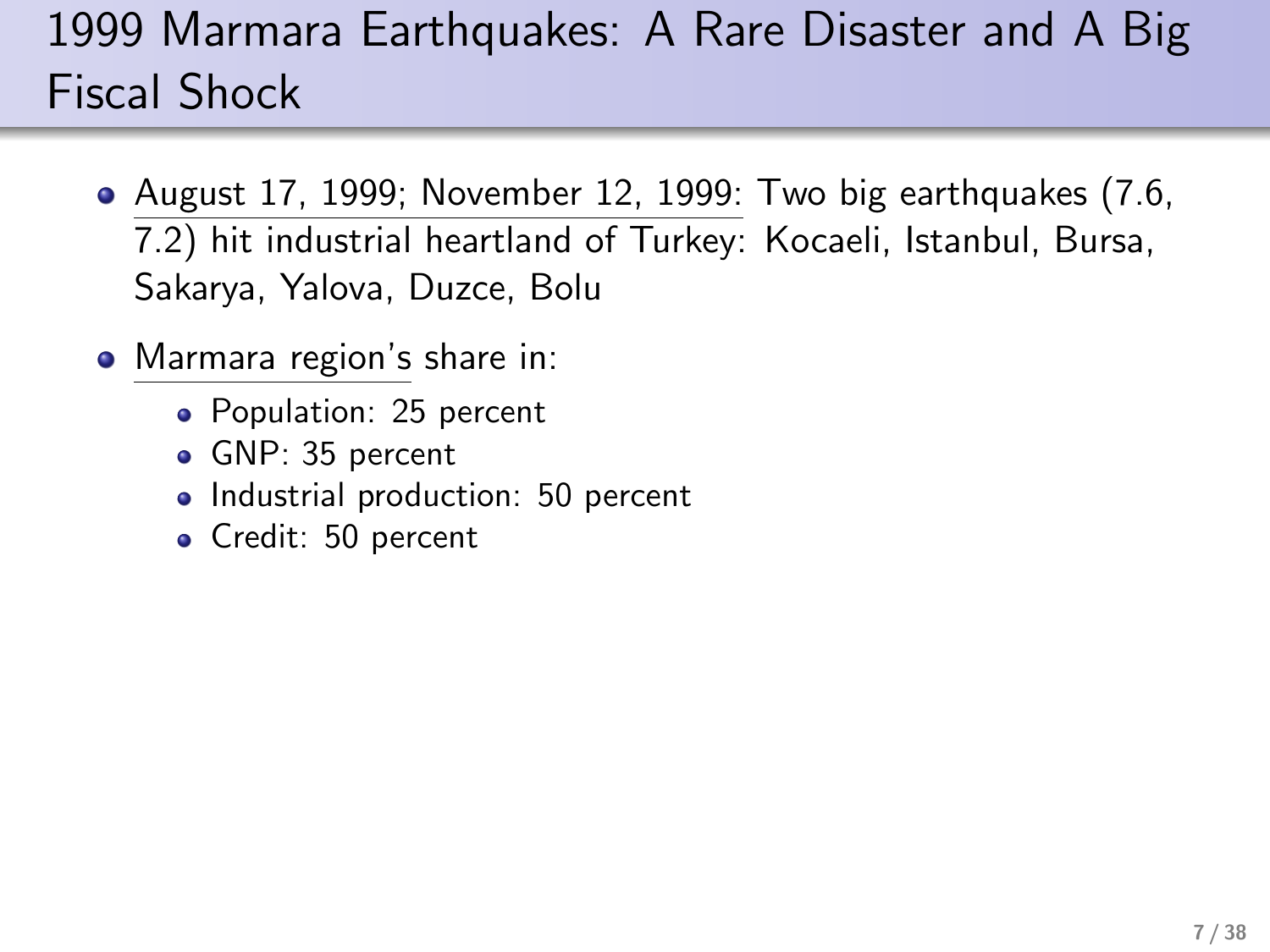- August 17, 1999; November 12, 1999: Two big earthquakes (7.6, 7.2) hit industrial heartland of Turkey: Kocaeli, Istanbul, Bursa, Sakarya, Yalova, Duzce, Bolu
- Marmara region's share in:
	- Population: 25 percent
	- GNP: 35 percent
	- Industrial production: 50 percent
	- Credit: 50 percent

Total cost is 20 billion USD: 11-12 percent of GDP as of 2000.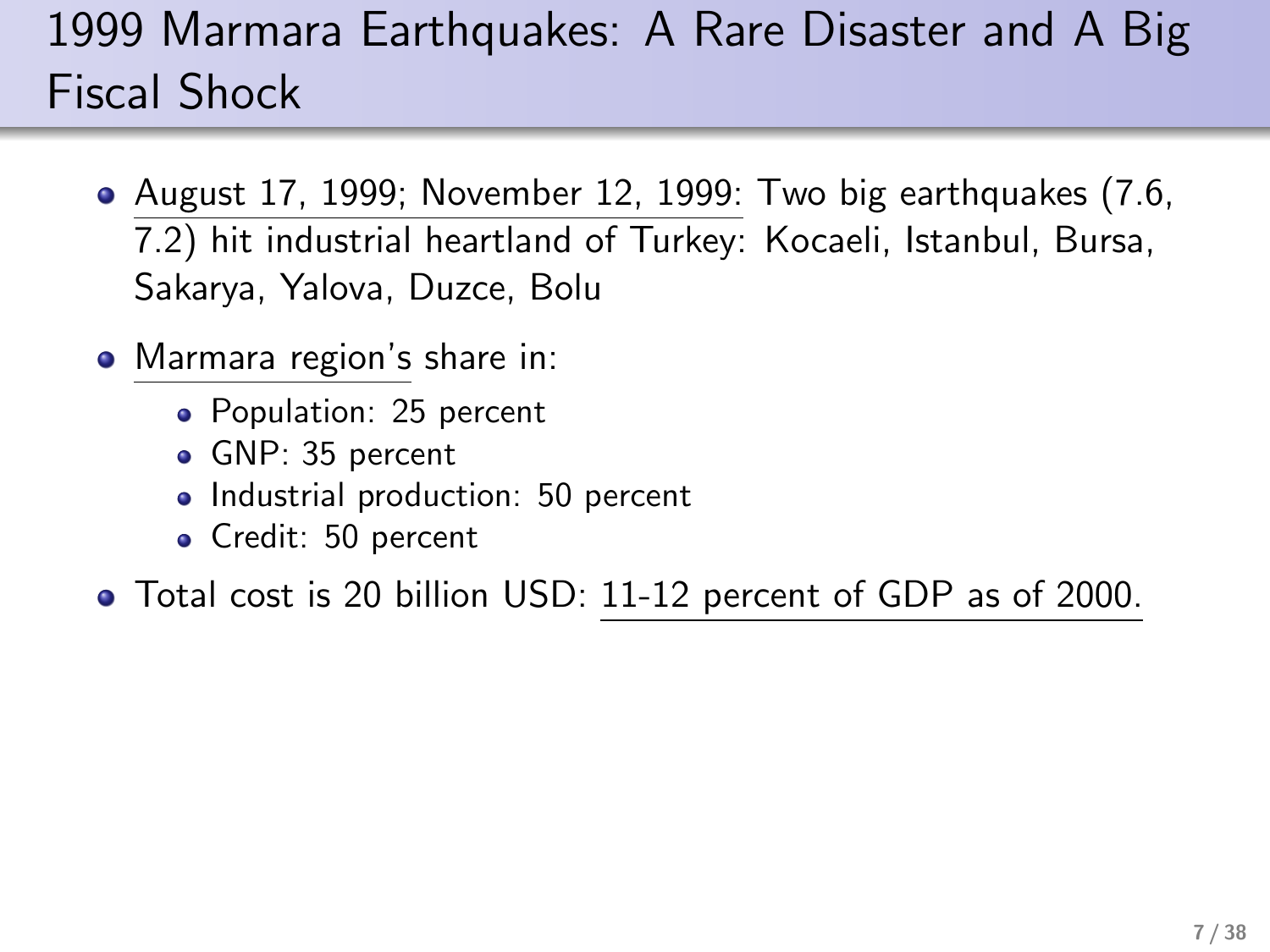- August 17, 1999; November 12, 1999: Two big earthquakes (7.6, 7.2) hit industrial heartland of Turkey: Kocaeli, Istanbul, Bursa, Sakarya, Yalova, Duzce, Bolu
- Marmara region's share in:
	- Population: 25 percent
	- GNP: 35 percent
	- Industrial production: 50 percent
	- Credit: 50 percent
- Total cost is 20 billion USD: 11-12 percent of GDP as of 2000.
- Ratio of damaged buildings (including key industrial/chemical factories) is 4 times higher than 1995 Kobe earthquake and 12 times higher than 1994 Northridge earthquake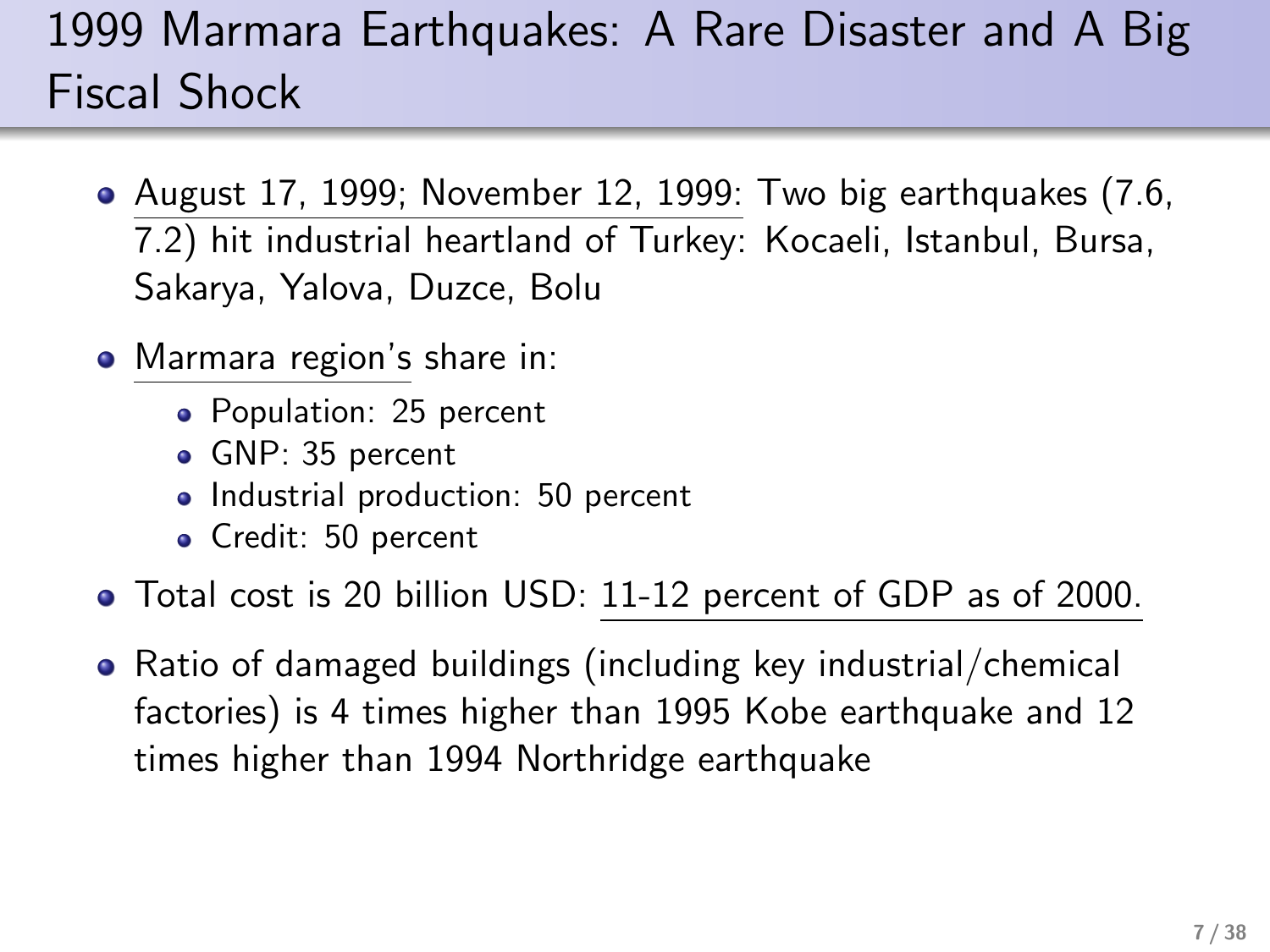- August 17, 1999; November 12, 1999: Two big earthquakes (7.6, 7.2) hit industrial heartland of Turkey: Kocaeli, Istanbul, Bursa, Sakarya, Yalova, Duzce, Bolu
- Marmara region's share in:
	- Population: 25 percent
	- GNP: 35 percent
	- Industrial production: 50 percent
	- Credit: 50 percent
- Total cost is 20 billion USD: 11-12 percent of GDP as of 2000.
- Ratio of damaged buildings (including key industrial/chemical factories) is 4 times higher than 1995 Kobe earthquake and 12 times higher than 1994 Northridge earthquake
- Top ten in the U.S. Department of Commerce Significant Earthquakes database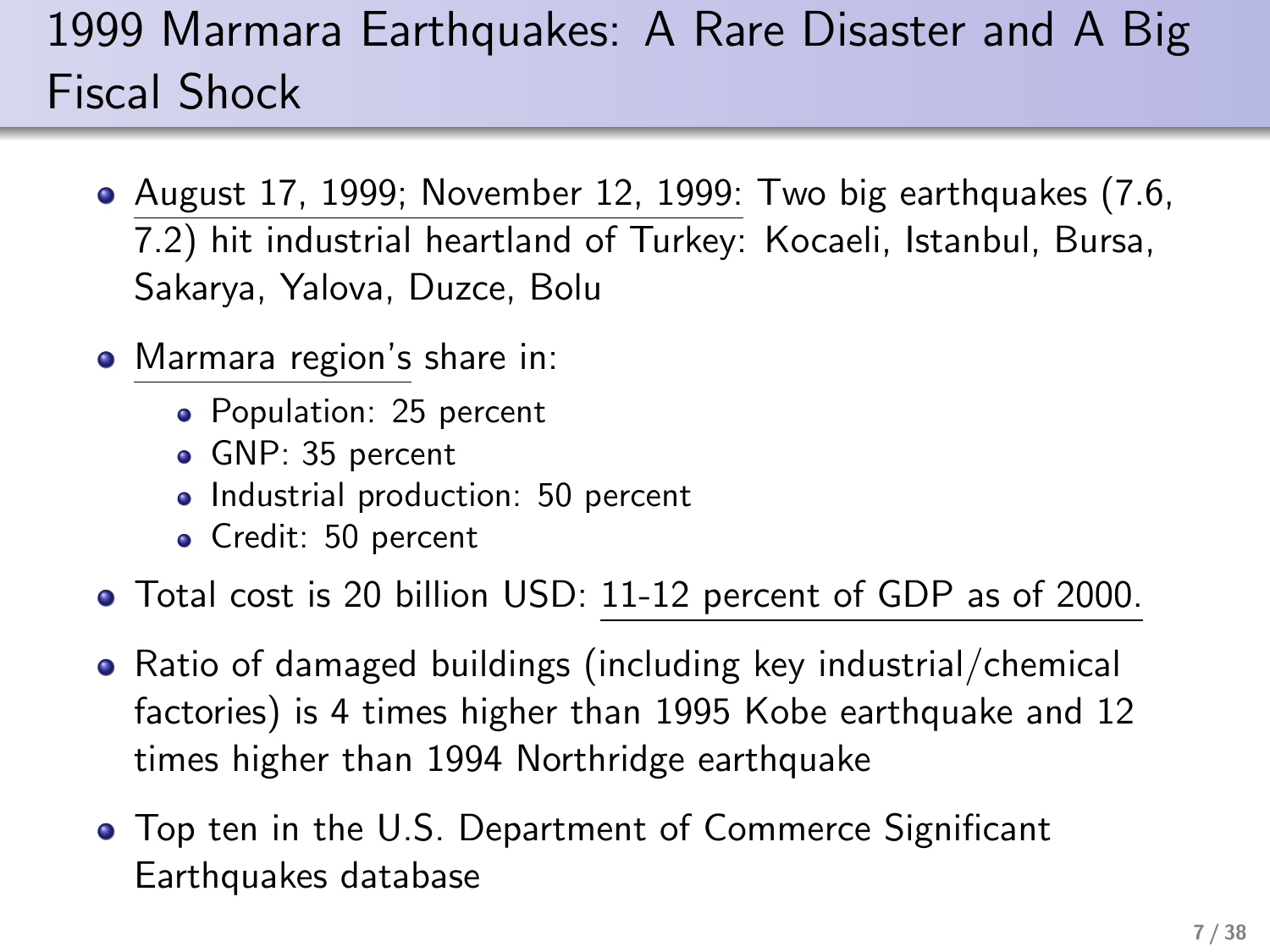Debt to GDP (%)

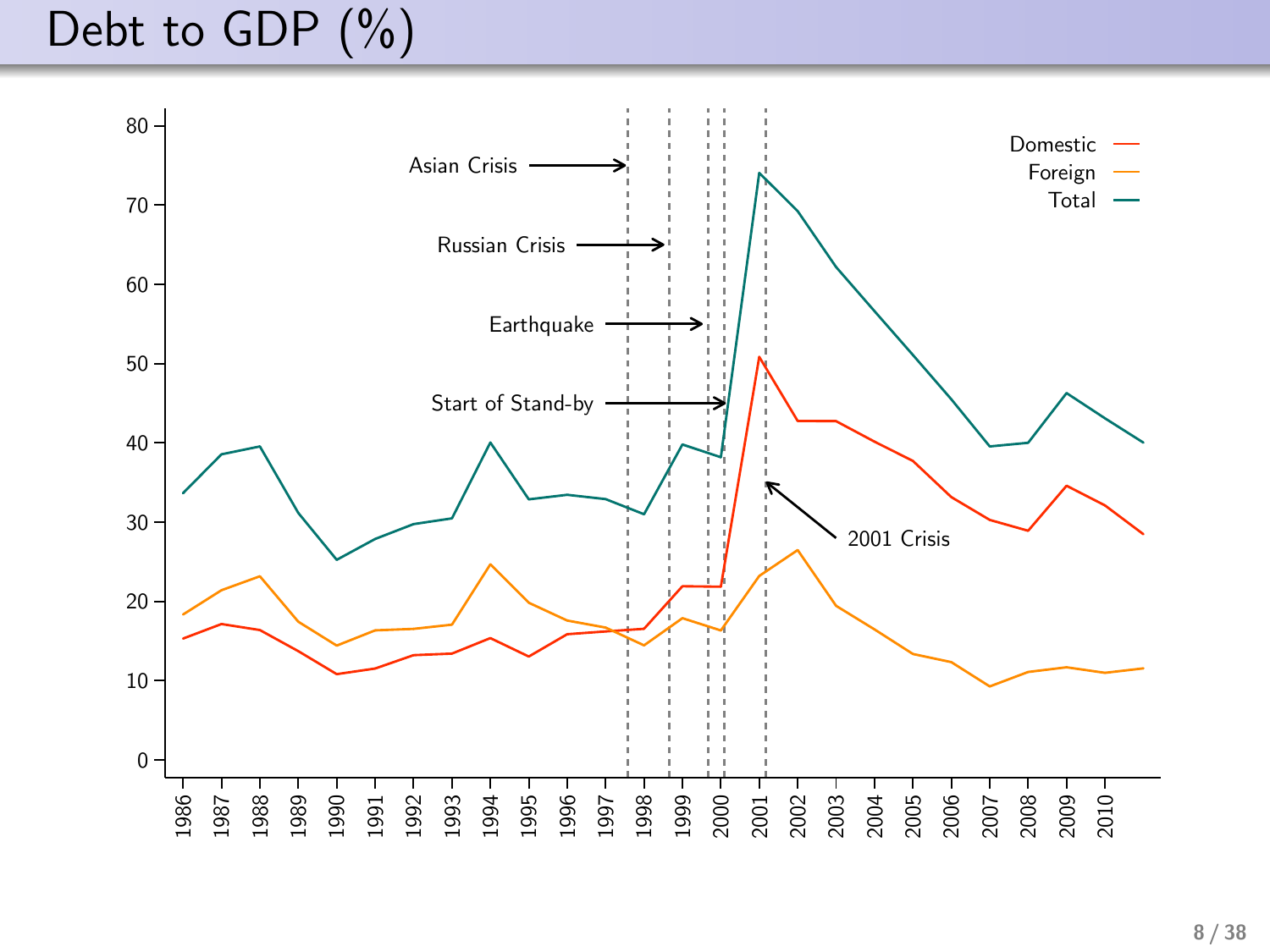# Bank Exposure to Government Debt (% of Banks Assets)



Weighted average is the Ratio of Total Government Securities Held By Banks to Total Bank Assets, and unweighted average is the Average Ratio in Banks' Total Assets.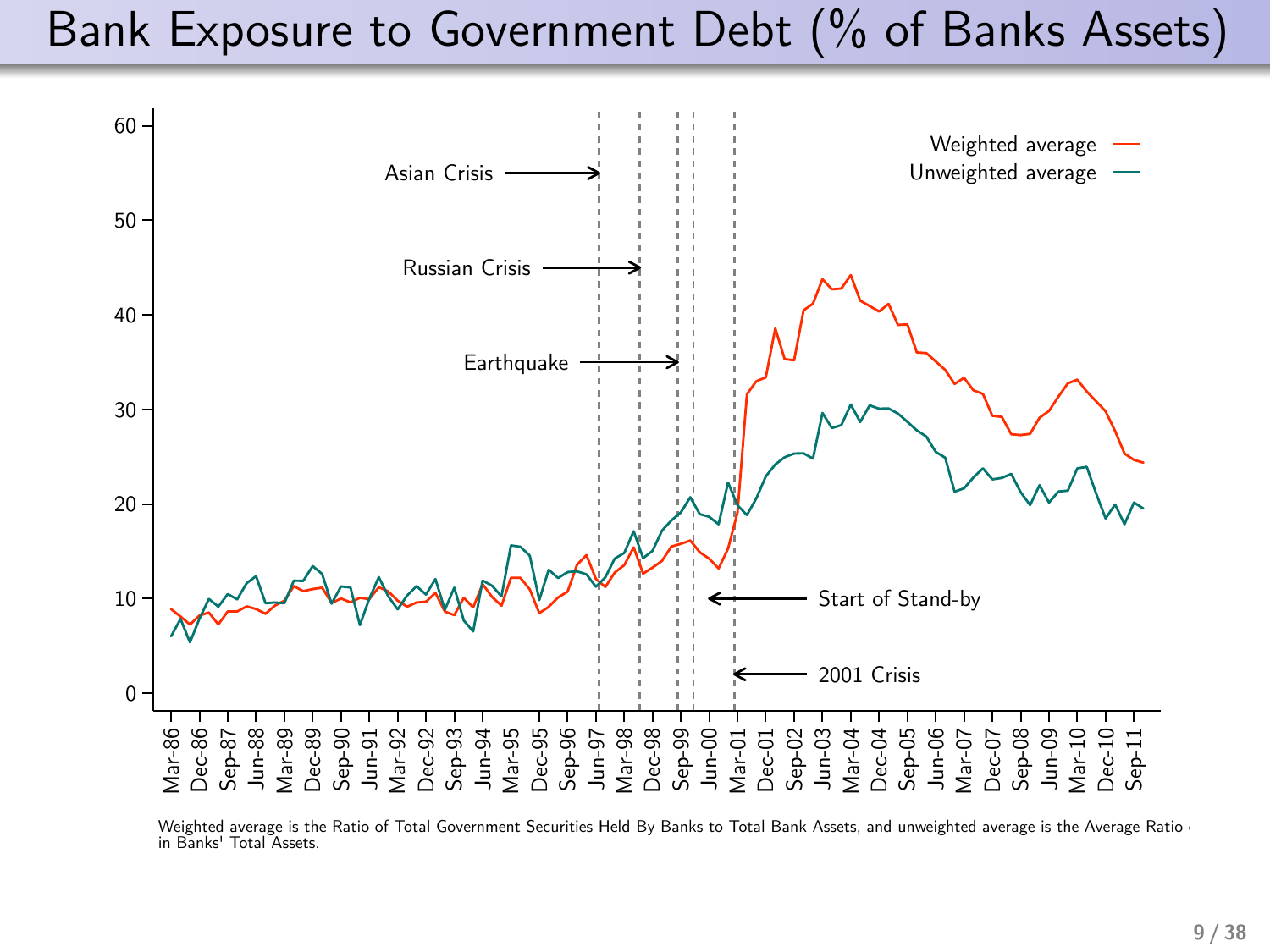# Crowding Out of Private Sector Credit (Private Sector Loans/Government Bonds)

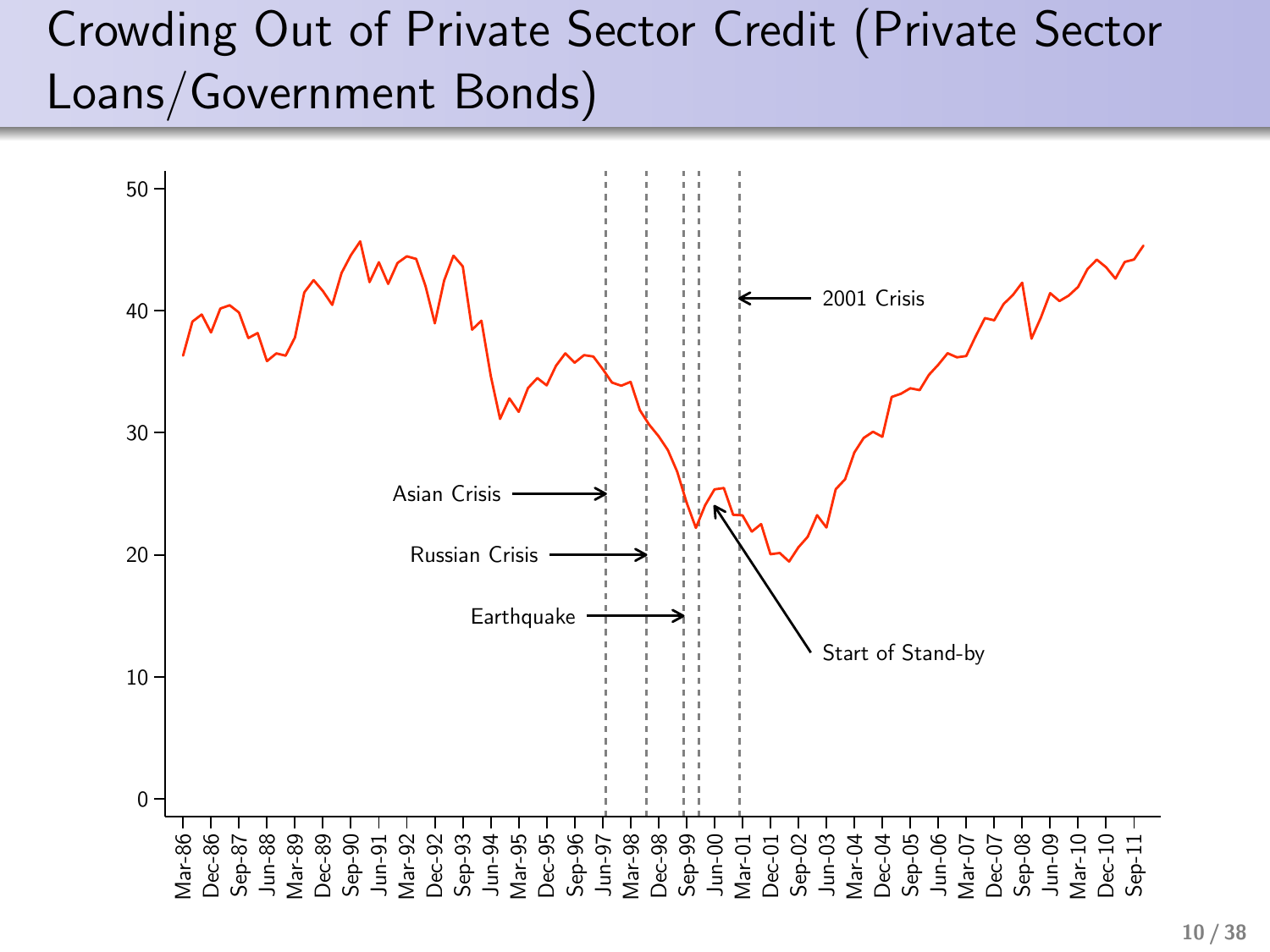- Increasing spreads
- Increasing interest rates on T-Bill auctions
- Increasing share of short-term borrowing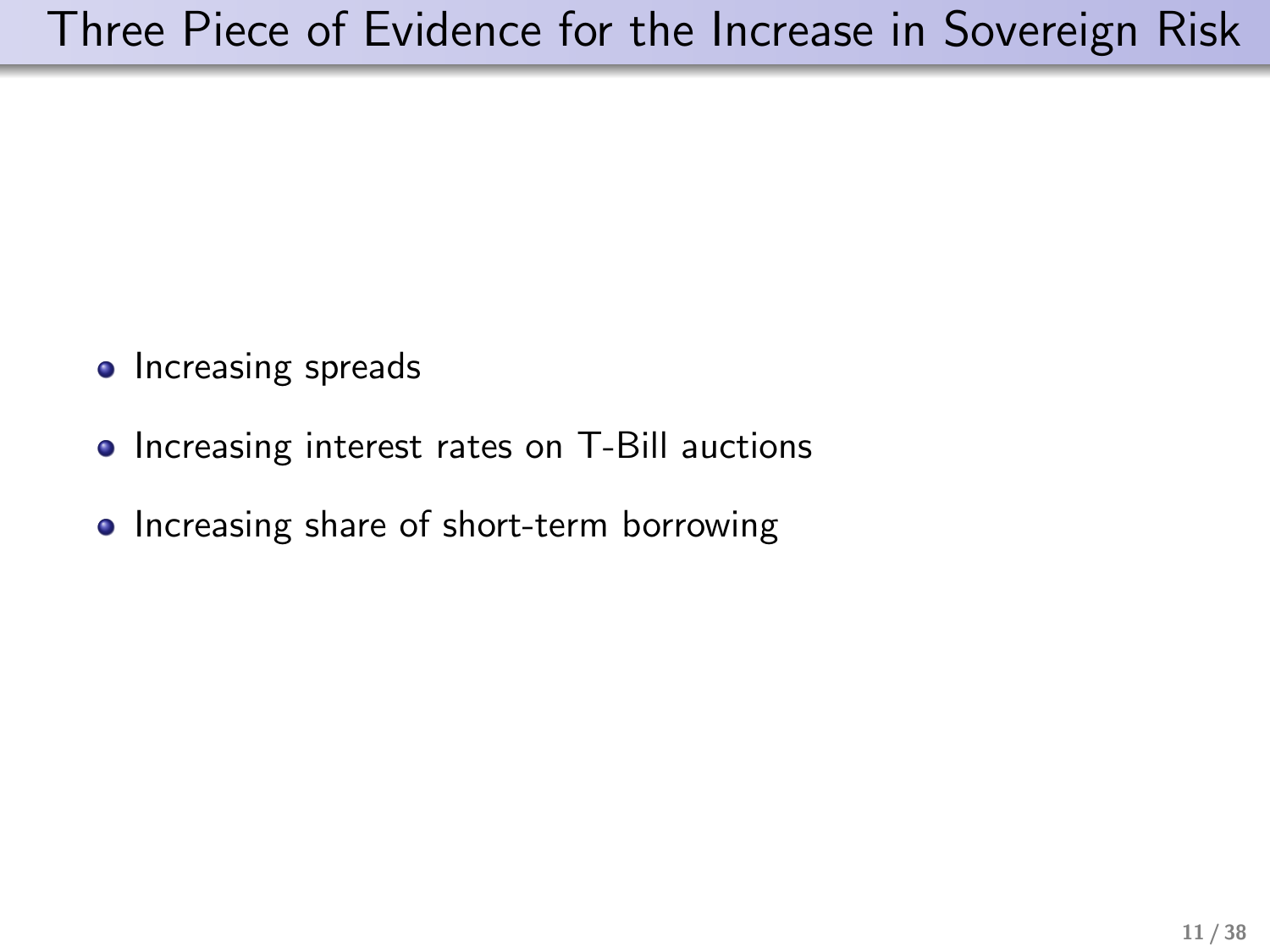## Increase in Sovereign Risk I: Spreads

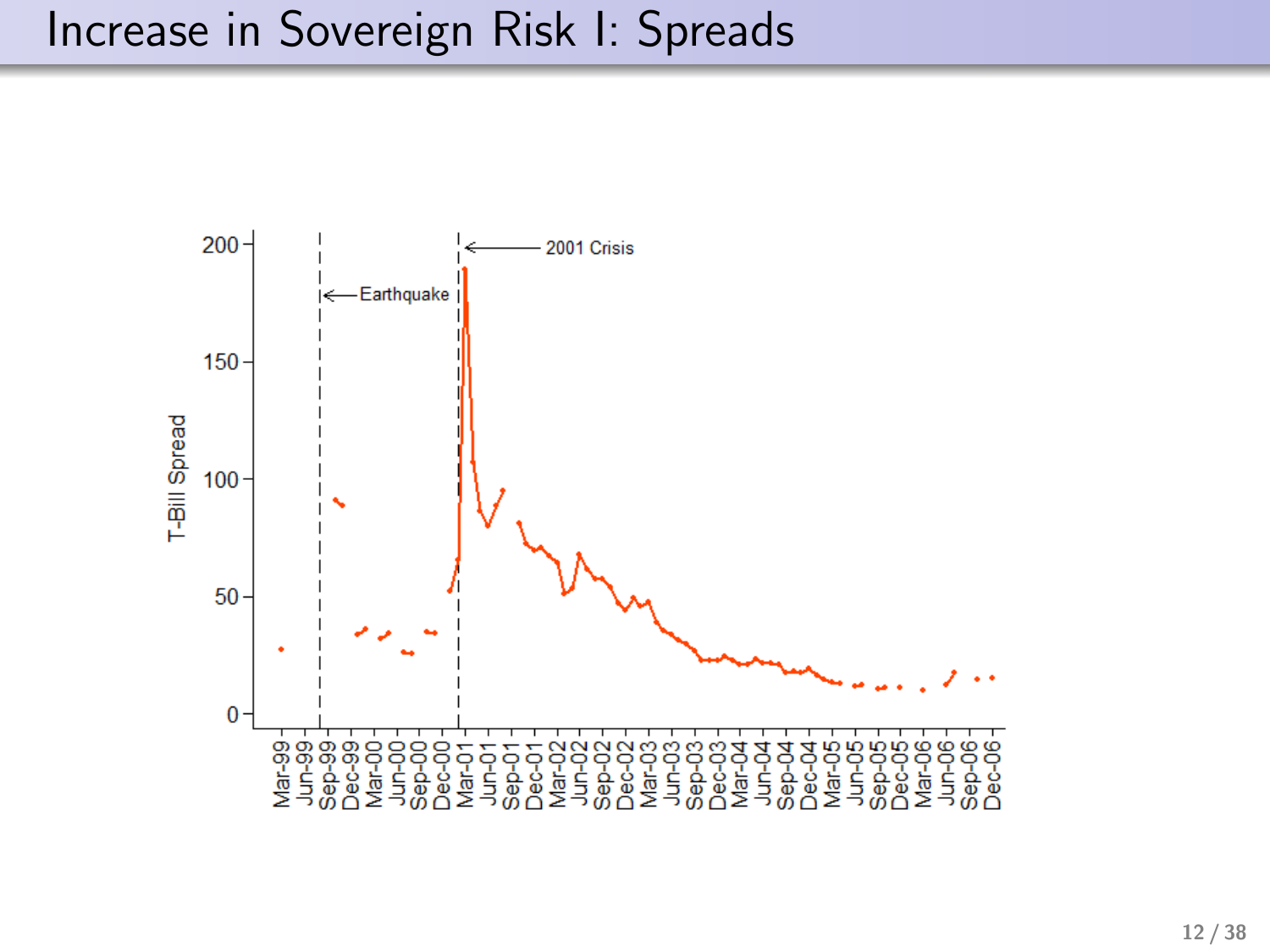### Increase in Sovereign Risk II: Interest Rates

#### Table: Sovereign risk

|                  | (1)                               | $\left( 2\right)$ | (3)          |
|------------------|-----------------------------------|-------------------|--------------|
|                  | Compounded Interest Rates on      |                   |              |
|                  | <b>Government T-Bill Auctions</b> |                   | Turkish      |
|                  | (Percent)                         |                   | Bond-Spreads |
|                  | For Bills with                    | For Bills with    |              |
|                  | Approximately                     | Approximately     |              |
|                  | 550 Days to                       | $1,050$ Days to   |              |
|                  | Maturity                          | Maturity          | $EMBI+$      |
| <b>July 1999</b> | 117.71                            | 119.91            | 564          |
| August 1999      | 123.80                            | 127.62            | 665          |

Notes: Columns 1 and 2 show the annual compounded interest rates on auctions for 3-month coupons for floating rate government bonds of approximately 550 and 1050 days to maturity. Column 3 are the end-of month basis-point value of EMBI+ spread for Turkey.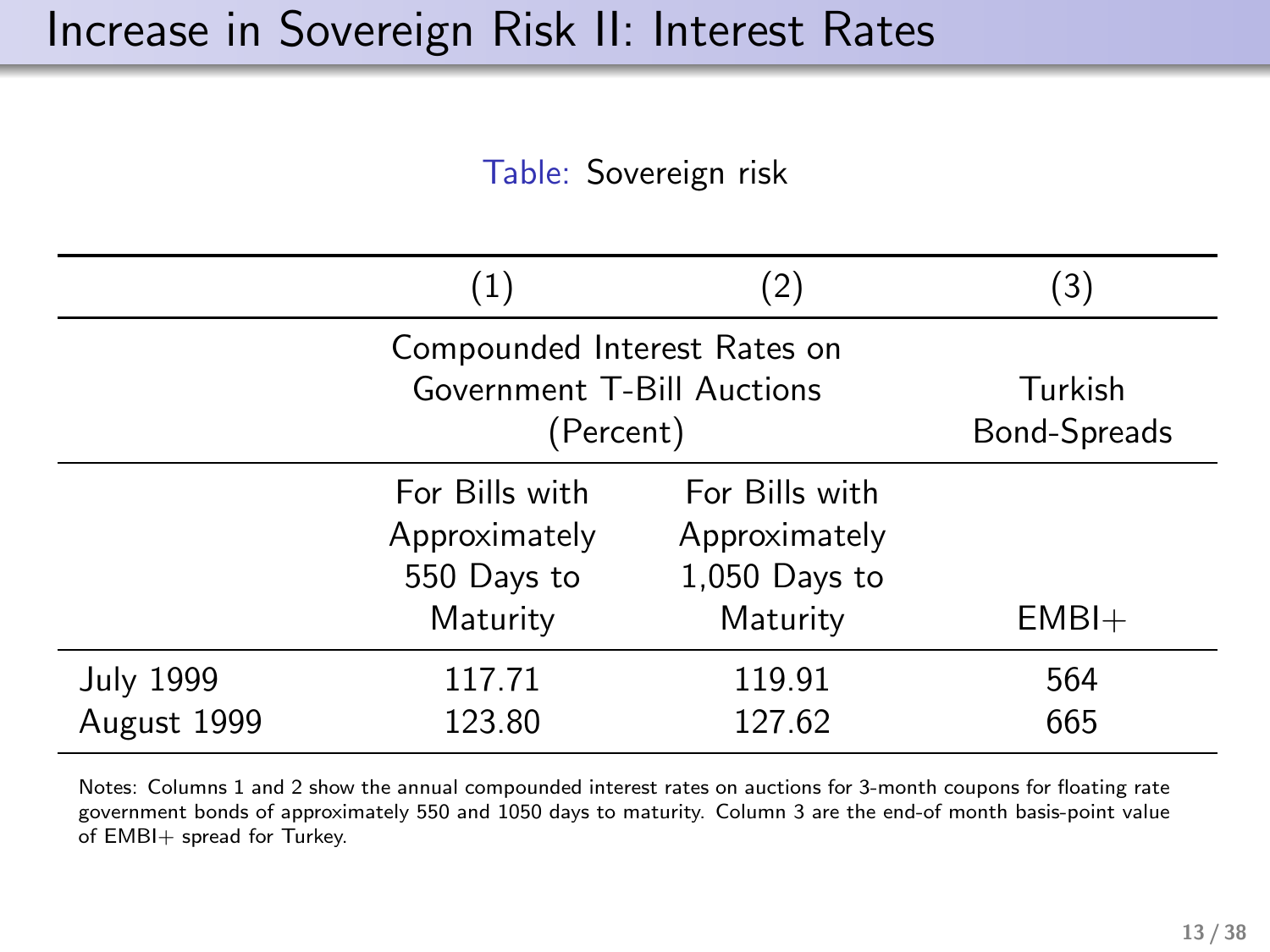# Increase in Sovereign Risk III: Share of Short Term Borrowing

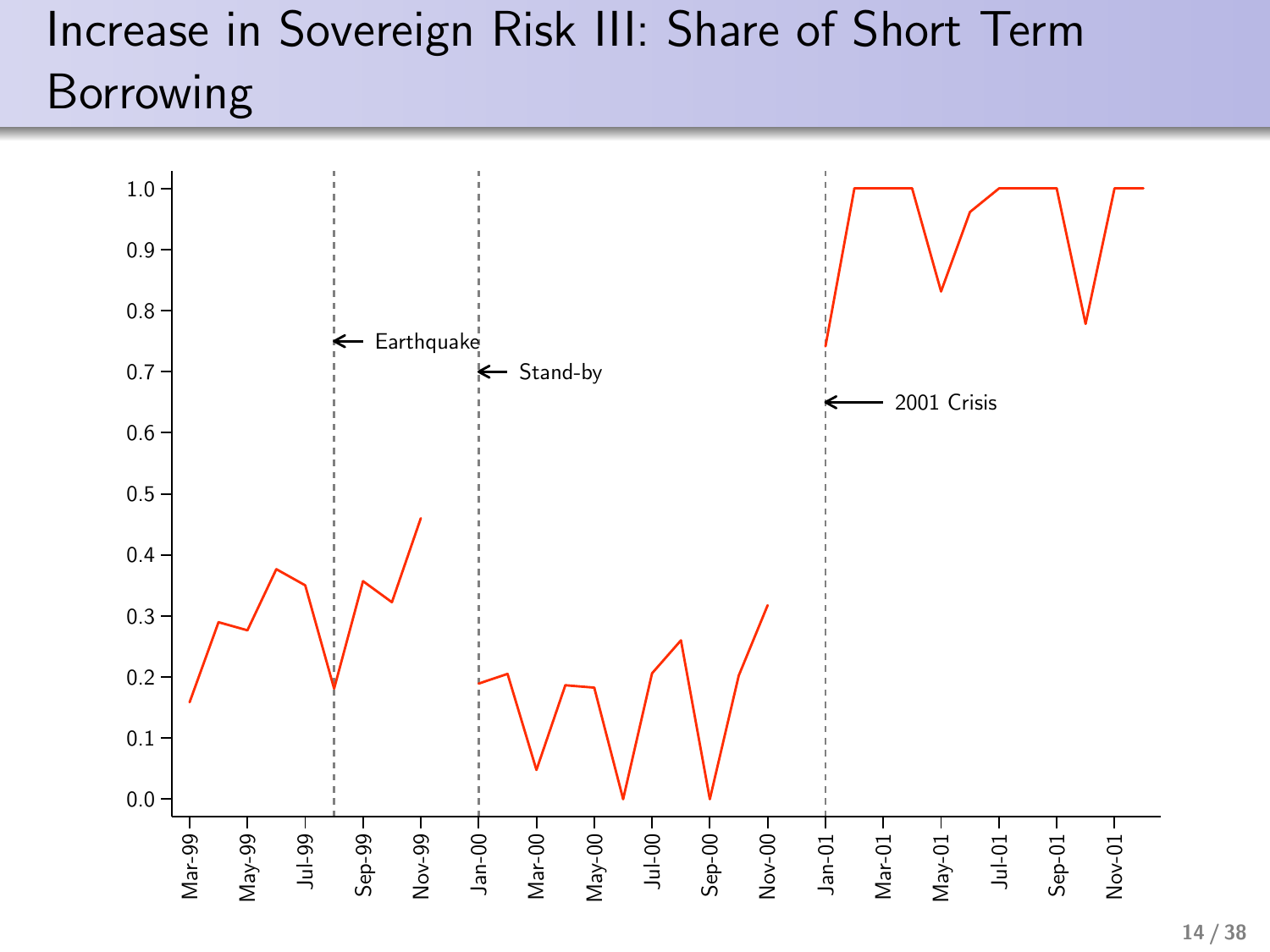- **•** Universe of banks in Turkey
- **O** Universe of Government Debt Market
- Monthly balance sheets showing all government debt exposure and private credit provision, both with respect to domestic and foreign currency and the source of borrowing and lending (domestic vs. external).
- **•** Confidential items such as securities portfolios
- Collected via compulsory reportings of banks to Central Bank of Turkey and Banking Regulation and Supervision Agency as of last business day of each month.
- Long time series: 1986–2011 (Monthly after 1997)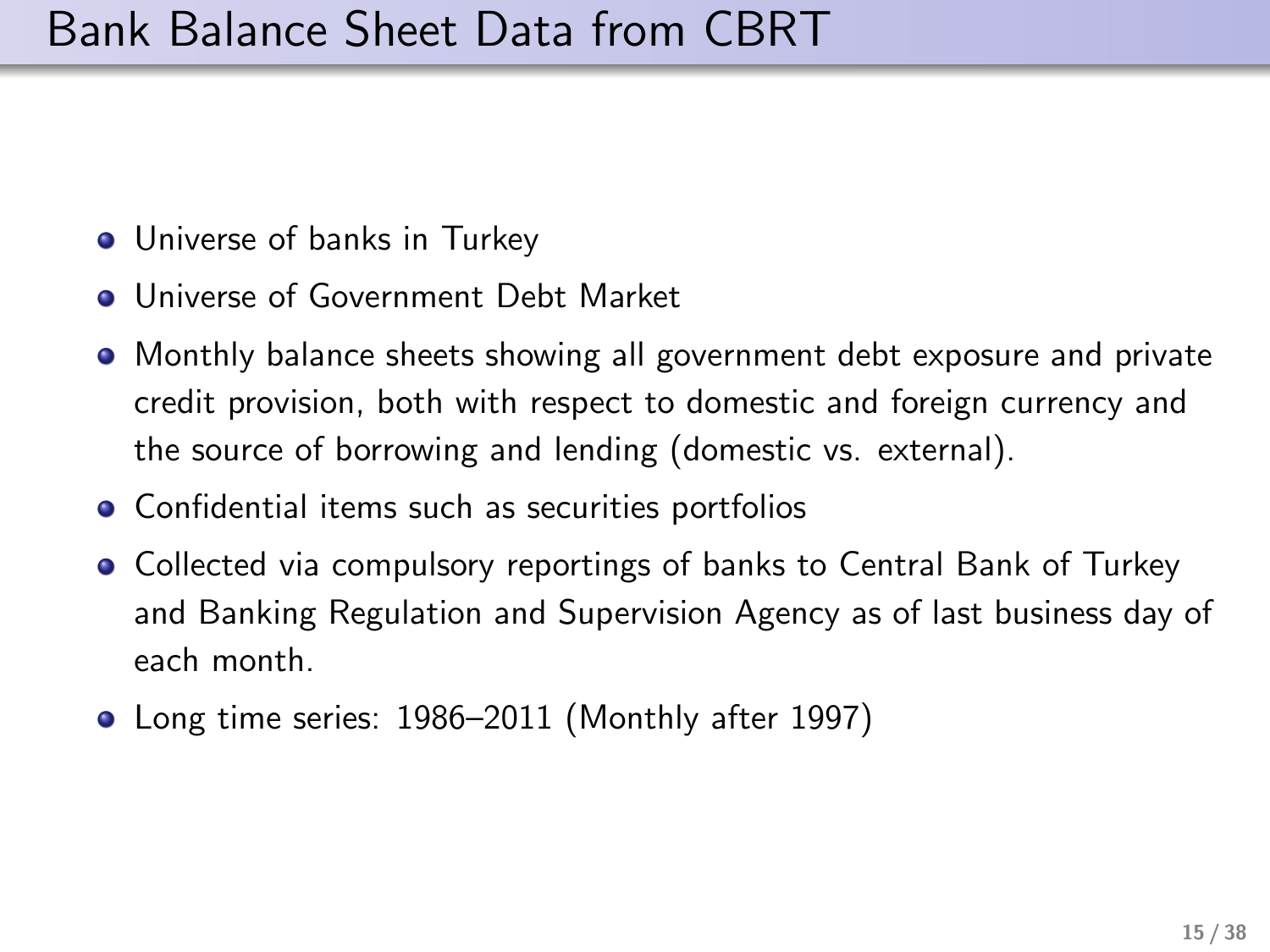## Framework: Multi-Period Version of Khawaja-Mian, 2008

Given  $\alpha_B$ , MC of bond financing,  $D_{it}$ , deposits, and marginal return on loan  $r - \alpha_l L_{it}$ and one time credit supply and demand shock:

$$
L_{it} = \frac{1}{\alpha_L + \alpha_B} \bar{\eta} + \frac{\alpha_B}{\alpha_L + \alpha_B} D_{it} + \frac{1}{\alpha_L + \alpha_B} \eta_{ijt} + \frac{1}{\alpha_L + \alpha_B} \alpha_i
$$

$$
L_{it} = \alpha_i + \lambda_t + \omega_{iq}
$$
  
+  $\beta_1$  Gov Debt Exp<sub>it-1</sub> +  $\beta_2$ Earthquake<sub>t</sub> × GovDebtExp<sub>it-1</sub>  
+  $\beta_3 X_{it-1} + \epsilon_{it}$ 

- $\alpha_i$ : Bank fixed effect: within estimator
- $\lambda_{\textbf{t}}$ : Month fixed effect: common shocks
- $\bullet$   $\omega_{i\sigma}$ : bank specific credit demand shock
- $\bullet$   $L_{it}$ : Loan supply
- **Government Debt Exposure: Gov. Security Holdings/Bank** Assets=constant at July 1999.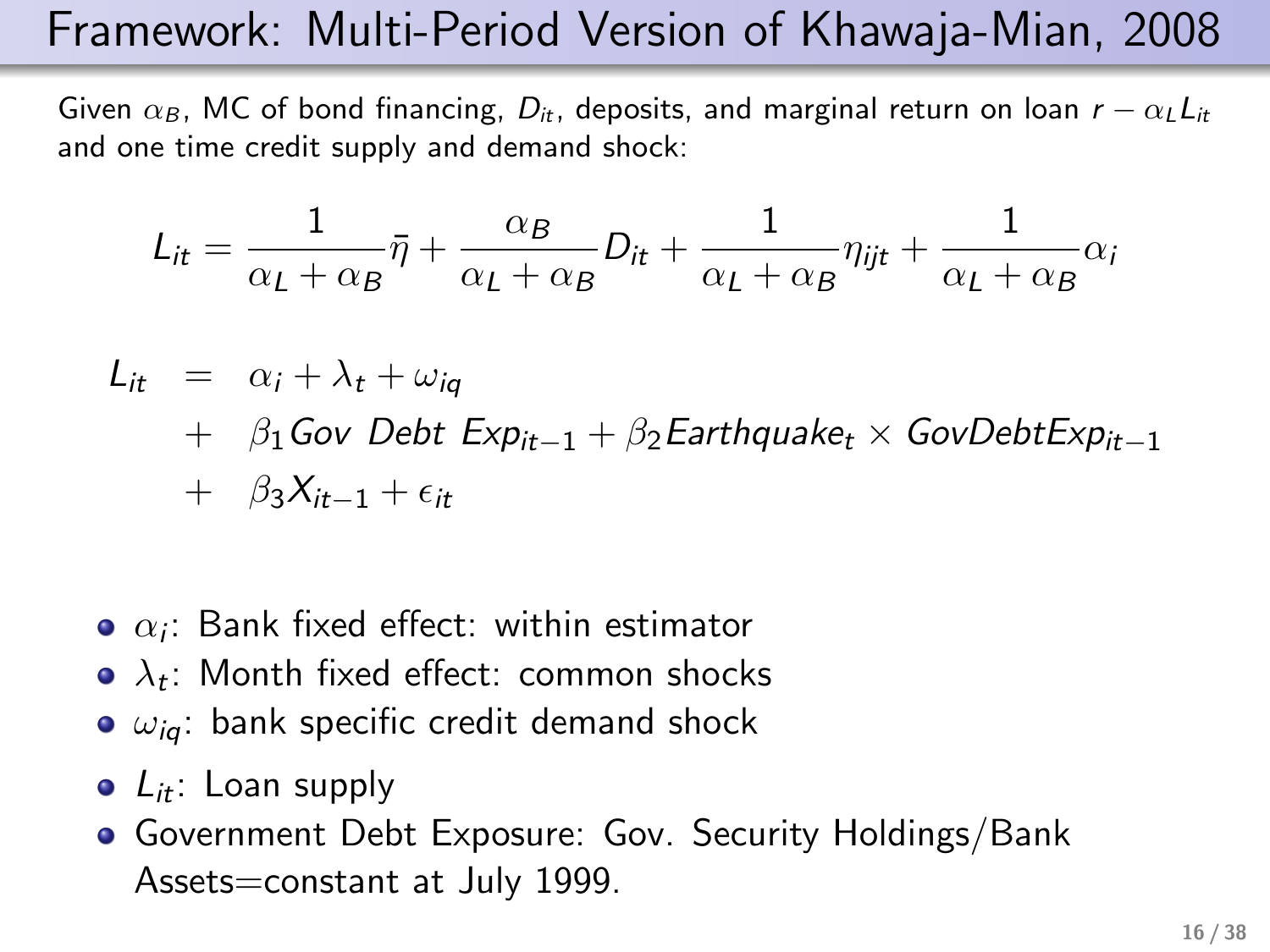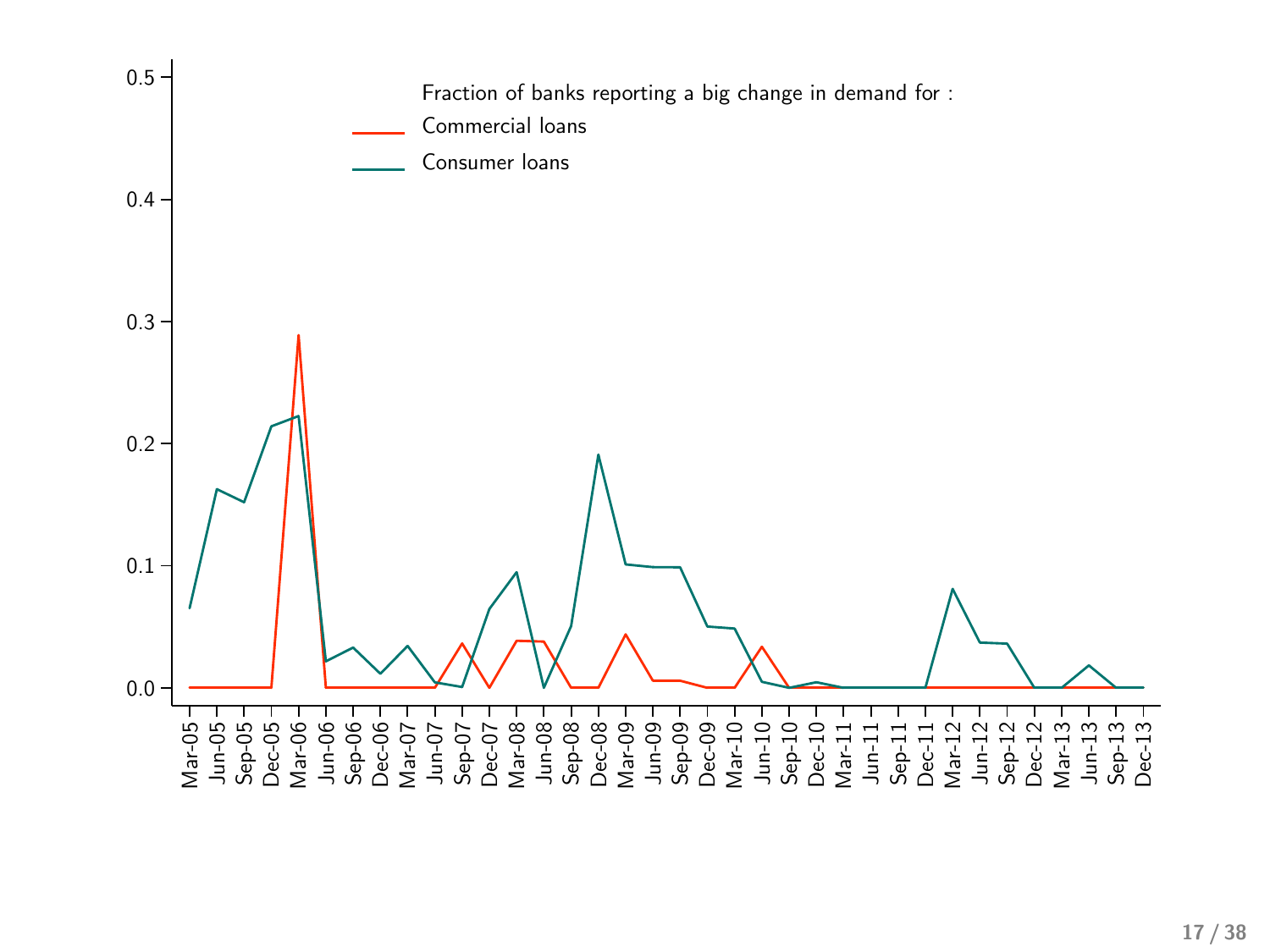|                                 | $^{(1)}$    | (2)         | (3)          | (4)                    |
|---------------------------------|-------------|-------------|--------------|------------------------|
|                                 | All         | Drop State  | Drop Foreign | Drop State and Foreign |
| Avg Gov Bond Holdings Before EQ | $-0.378***$ | $-0.400***$ | $-0.597***$  | $-0.641***$            |
|                                 | (0.0167)    | (0.0170)    | (0.0182)     | (0.0185)               |
| Constant                        | $0.306***$  | $0.309***$  | $0.387***$   | $0.399***$             |
|                                 | (0.00360)   | (0.00375)   | (0.00399)    | (0.00419)              |
| Observations                    | 9882        | 9228        | 7172         | 6518                   |

#### Table: Average Government Bond Holdings and Credit Supply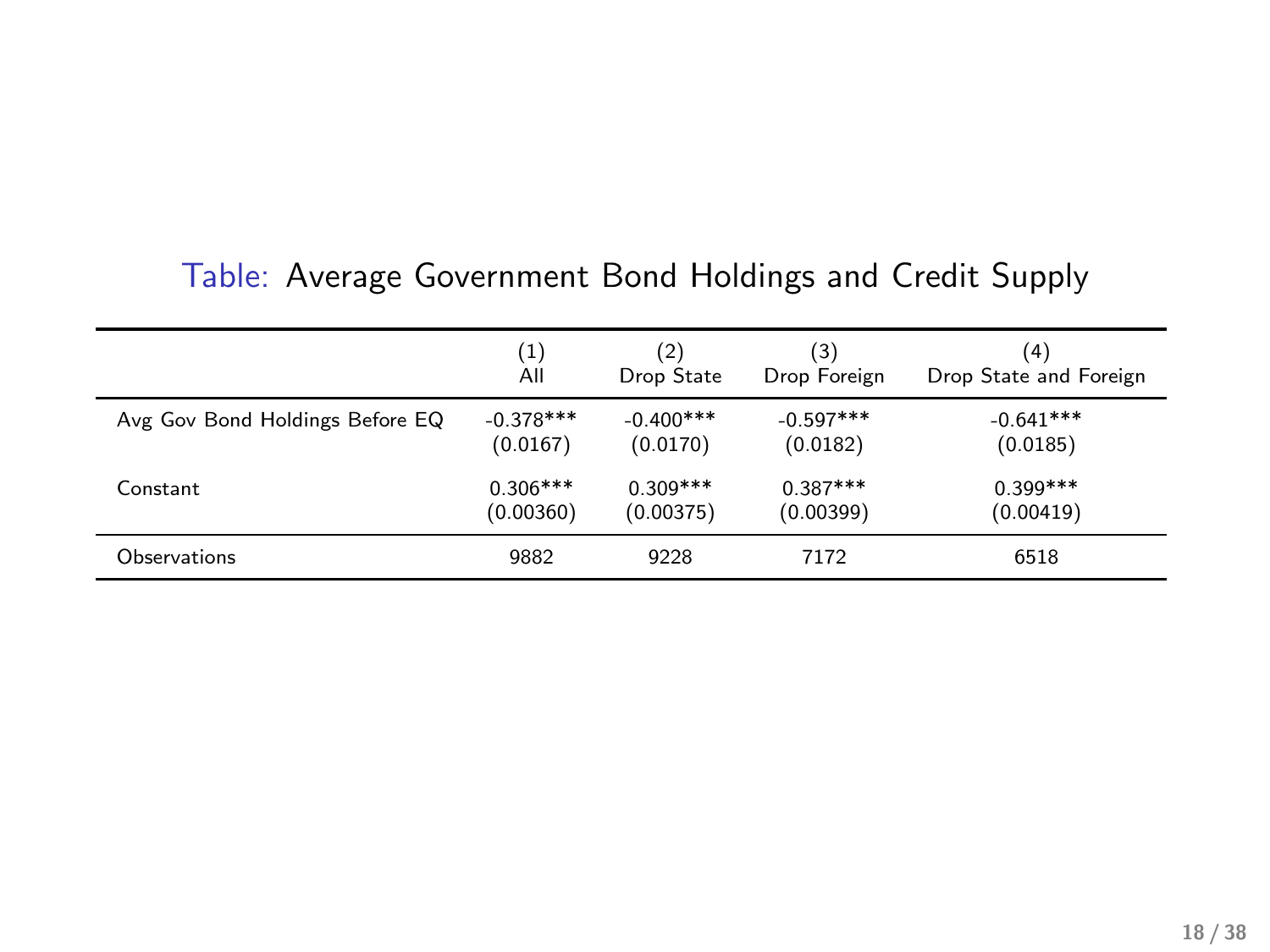#### Table: Government Bonds and Credit Supply

|                                                                                                                        | (1)                              | (2)                              | (3)                              | (4)                               | (5)                               | (6)                               |
|------------------------------------------------------------------------------------------------------------------------|----------------------------------|----------------------------------|----------------------------------|-----------------------------------|-----------------------------------|-----------------------------------|
| Gov Bond Holdings $_{t=1}$                                                                                             | $-0.336***$<br>(0.0118)          | $-0.336***$<br>(0.0116)          | $-0.336***$<br>(0.0113)          | $-0.0242***$<br>(0.00151)         | $-0.0182***$<br>(0.00187)         | $-0.0183***$<br>(0.00160)         |
| (Gov Bond Holdings <sub>t-1</sub> )*(EQ)                                                                               | $-0.0681***$<br>(0.0243)         | $-0.0689***$<br>(0.0246)         | $-0.0698***$<br>(0.0252)         | $-0.0324***$<br>(0.00884)         | $-0.0331***$<br>(0.00814)         | $-0.0304***$<br>(0.00576)         |
| (Gov Bond Holdings <sub>t -1</sub> )*(Asia)                                                                            |                                  | $-0.0590$<br>(0.0412)            | $-0.0608$<br>(0.0421)            | 0.0354<br>(0.0287)                | 0.0336<br>(0.0282)                | 0.0336<br>(0.0313)                |
| (Gov Bond Holdings <sub>t -1</sub> )*(Russia)                                                                          |                                  |                                  | $-0.0333$<br>(0.0238)            | $-0.0102$<br>(0.0204)             | $-0.0108$<br>(0.0202)             | $-0.0108$<br>(0.0194)             |
| (Gov Bond Holdings <sub>t-1</sub> )*(2001)                                                                             |                                  |                                  |                                  |                                   | $-0.0421***$<br>(0.00413)         | $-0.0420***$<br>(0.00591)         |
| Observations<br><b>BankFixedEffects</b><br>MonthFixedEffects<br><b>BankQuarterFixedEffects</b><br><b>TripleCluster</b> | 10119<br>Yes<br>Yes<br>No<br>Yes | 10119<br>Yes<br>Yes<br>No<br>Yes | 10119<br>Yes<br>Yes<br>No<br>Yes | 10119<br>Yes<br>Yes<br>Yes<br>Yes | 10119<br>Yes<br>Yes<br>Yes<br>Yes | 10119<br>Yes<br>Yes<br>Yes<br>Yes |

Column 6 earthquake: August-October 1999; otherwise until November 1999; Asia: July 1997–December 1997; Russia:

August 1998–January 1999; Turkish: February 2001–December 2001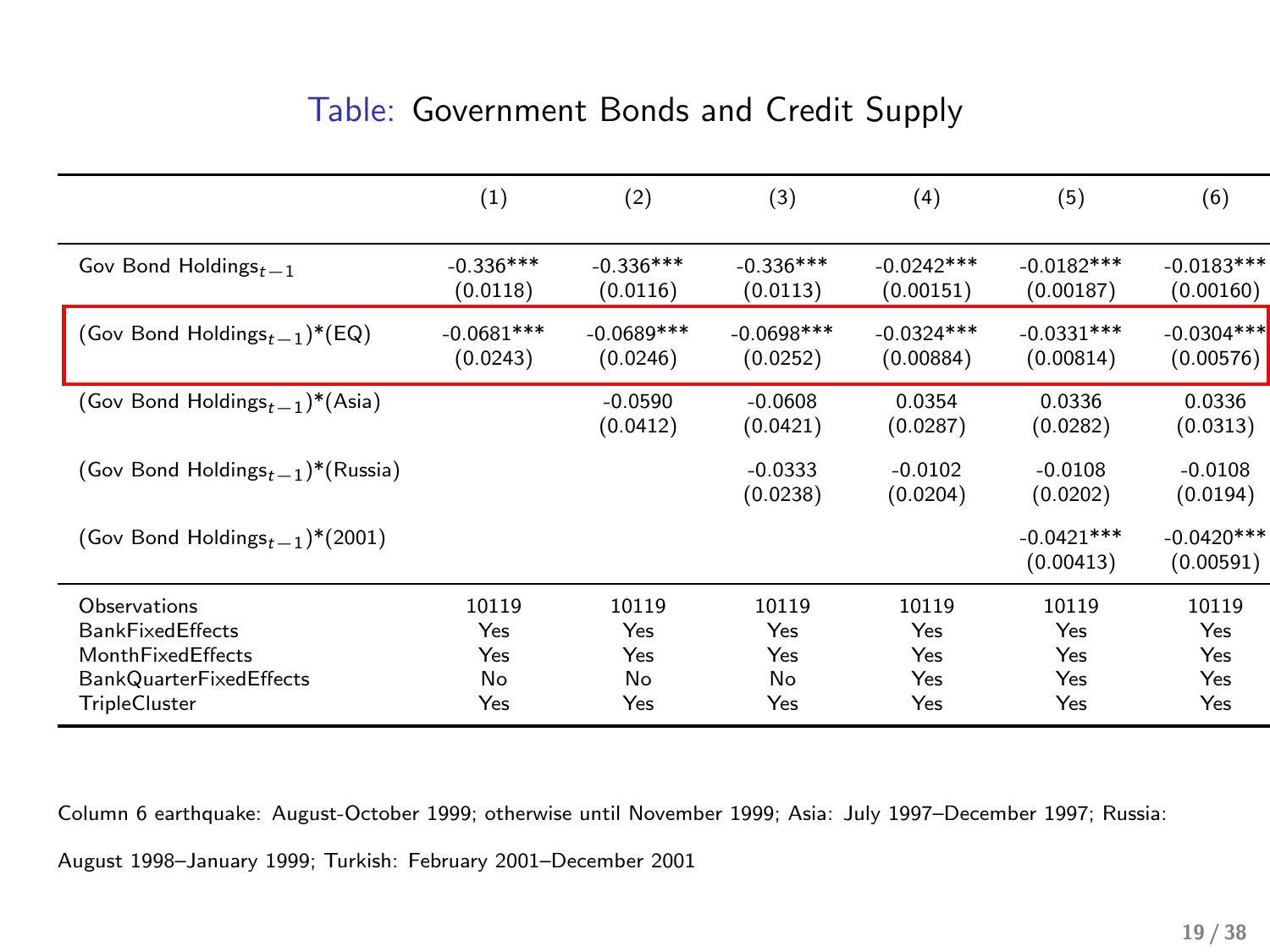|                                                                                                                                | (1)                              | (2)                              | (3)                              | (4)                              |
|--------------------------------------------------------------------------------------------------------------------------------|----------------------------------|----------------------------------|----------------------------------|----------------------------------|
| Gov Bond Holdings $t_{-1}$                                                                                                     | $-0.0178***$<br>(0.00208)        | $-0.0176***$<br>(0.00216)        | $-0.0178***$<br>(0.00233)        | $-0.0182***$<br>(0.00318)        |
| Capital Ratio $_{t=1}$                                                                                                         |                                  | $-0.0187***$<br>(0.00164)        | $-0.0188$ ***<br>(0.00216)       | $-0.0183***$<br>(0.00212)        |
| Non-Performing Loans $_{t=1}$                                                                                                  |                                  |                                  |                                  | $-0.609***$<br>(0.188)           |
| Cash Holdings $t_{-1}$                                                                                                         |                                  |                                  | $0.258***$<br>(0.0753)           | $0.252***$<br>(0.0774)           |
| (Gov Bond Holdings $t-1$ <sup>*</sup> (Earthquake)                                                                             | $-0.0202**$<br>(0.00802)         | $-0.0207$ ***<br>(0.00736)       | $-0.0202$ ***<br>(0.00718)       | $-0.0189***$<br>(0.00526)        |
| (Capital Ratio $_{t-1}$ )*(Earthquake)                                                                                         |                                  | 0.00774<br>(0.0100)              | 0.00794<br>(0.00856)             | 0.00754<br>(0.00884)             |
| (Non-Performing Loans <sub>t -1</sub> )*(Earthquake)                                                                           |                                  |                                  |                                  | 0.0798<br>(0.309)                |
| $(Cash$ Holdings <sub>t -1</sub> $*(Earthquake)$                                                                               |                                  |                                  | 0.123<br>(0.101)                 | $0.0983*$<br>(0.0585)            |
| Observations<br><b>Bank Fixed Effects</b><br>Month Fixed Effects<br><b>Bank Quarter Fixed Effects</b><br><b>Triple Cluster</b> | 8590<br>Yes<br>Yes<br>Yes<br>Yes | 8586<br>Yes<br>Yes<br>Yes<br>Yes | 8578<br>Yes<br>Yes<br>Yes<br>Yes | 8578<br>Yes<br>Yes<br>Yes<br>Yes |

#### Table: Government Bonds and Credit Supply: Survivors and Controls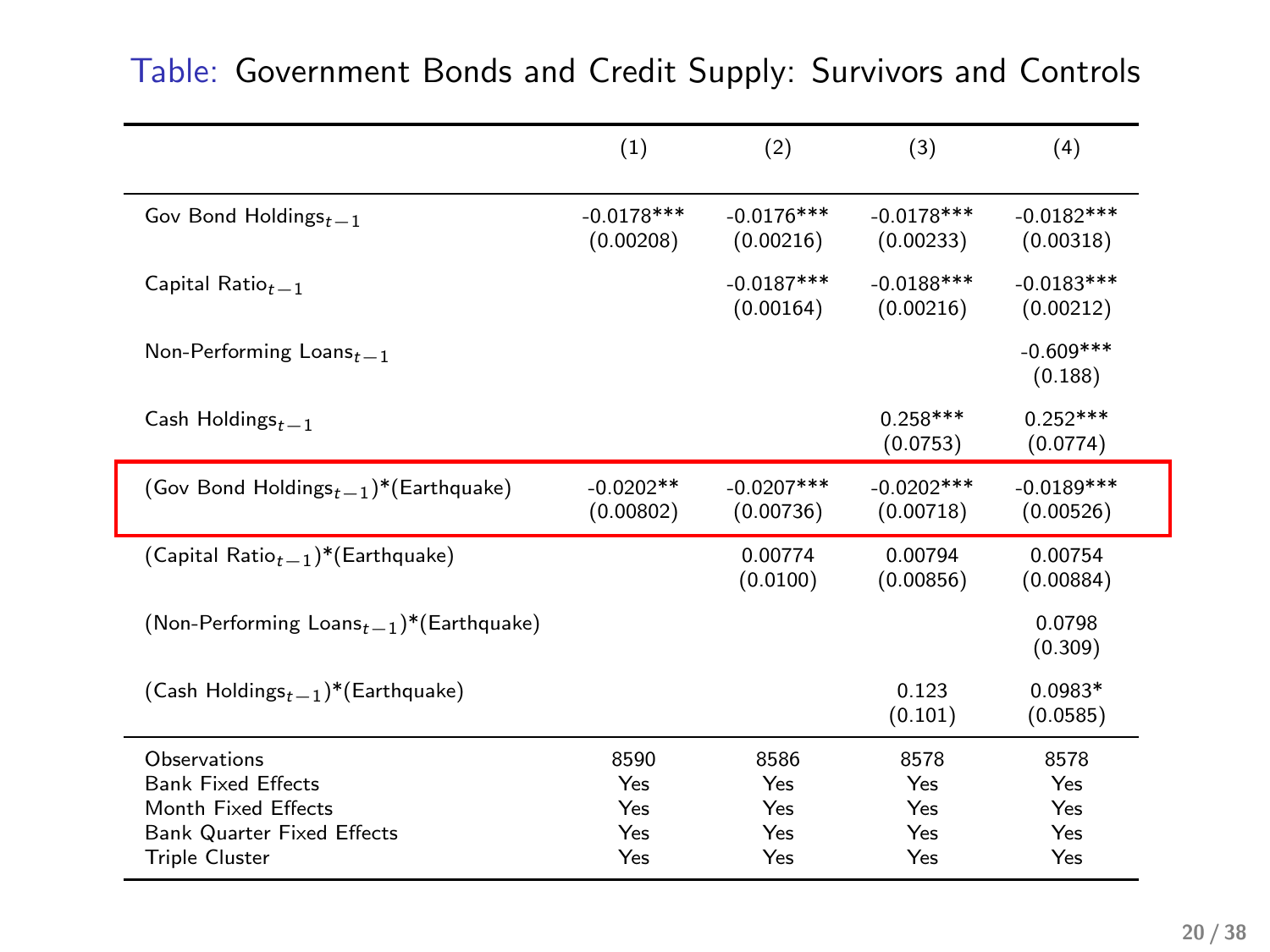- The actual decline in loan provision is 3 percentage points.
- A bank with mean bond holdings (20 percent of its assets) will decrease loan supply by 1.7 percentage points (for 100 basis points increase)
- Our estimates can explain 58 percent of the actual decline of 2.6.
- Perspective: In Italy credit supply declined 2 percentage points for a 200 basis point increase in sovereign risk at the peak of European sovereign crisis.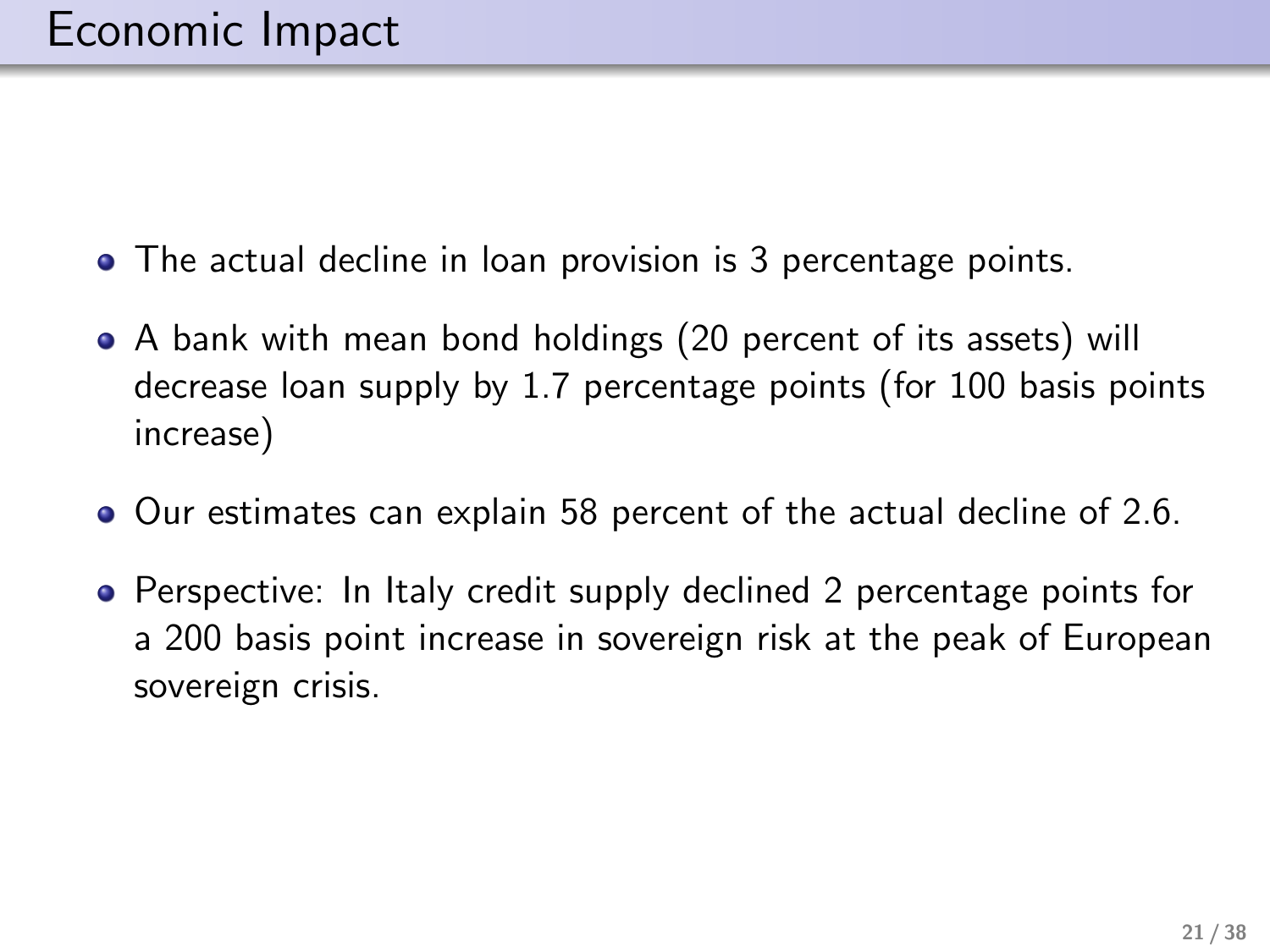## Any Other Demand Effect? Foreign Banks' Lending Outside Turkey

|                                                    | (1)        | (2)         | (3)                    |                        |
|----------------------------------------------------|------------|-------------|------------------------|------------------------|
| Gov Bond Holdings $t_{r-1}$                        | $0.0157*$  | $0.0157*$   | $0.0237**$             | $0.0237***$            |
|                                                    | (0.00931)  | (0.00841)   | (0.00941)              | (0.00873)              |
| (Gov Bond Holdings <sub>t -1</sub> )* (Earthquake) | $-0.0170*$ | $-0.0170**$ | $-0.0205*$             | $-0.0205**$            |
|                                                    | (0.00936)  | (0.00847)   | (0.0113)               | (0.0081)               |
| Turkish Private Sector Loans $t-1$                 |            |             | $0.225***$<br>(0.0390) | $0.225***$<br>(0.0283) |
| Observations                                       | 878        | 878         | 878                    | 878                    |
| $R^2$                                              | 0.552      | 0.852       | 0.57                   | 0.863                  |
| <b>Bank Fixed Effects</b>                          | Yes        | Yes         | Yes                    | Yes                    |
| <b>Time Fixed Effects</b>                          | Yes        | Yes         | Yes                    | Yes                    |
| Cluster                                            | No         | Yes         | No                     | Yes                    |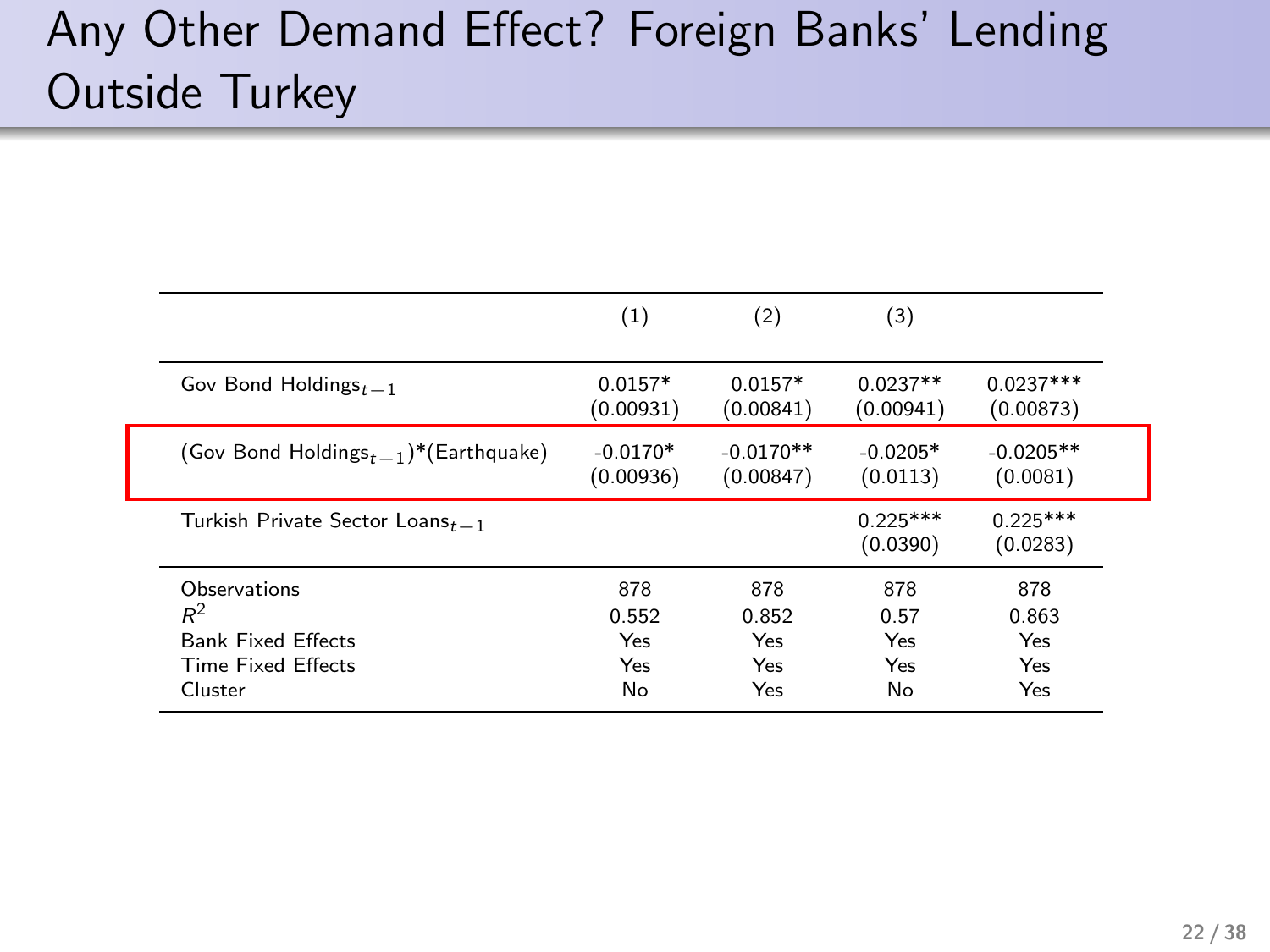- A significant negative impact of public debt on banks' lending during a period of heightened default risk
- Highlight the channel from sovereign debt to low credit supply via weakened banks in an emerging market
- Due to weakened banks ala balance sheet channel via their sovereigns, the lending channel cannot operate and private sector investment can be sluggish even in a low interest rate environment—as in Europe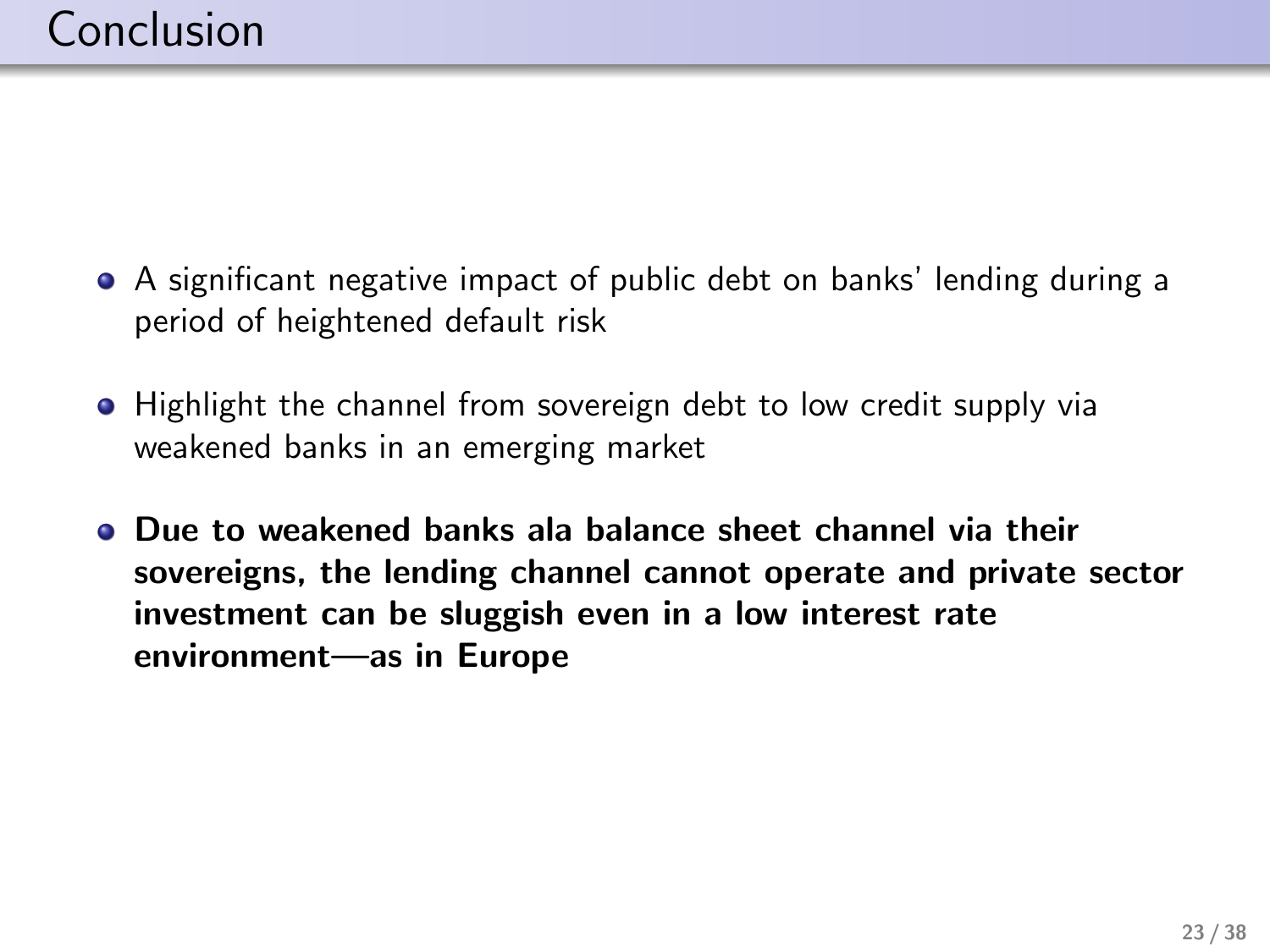Appendix Slides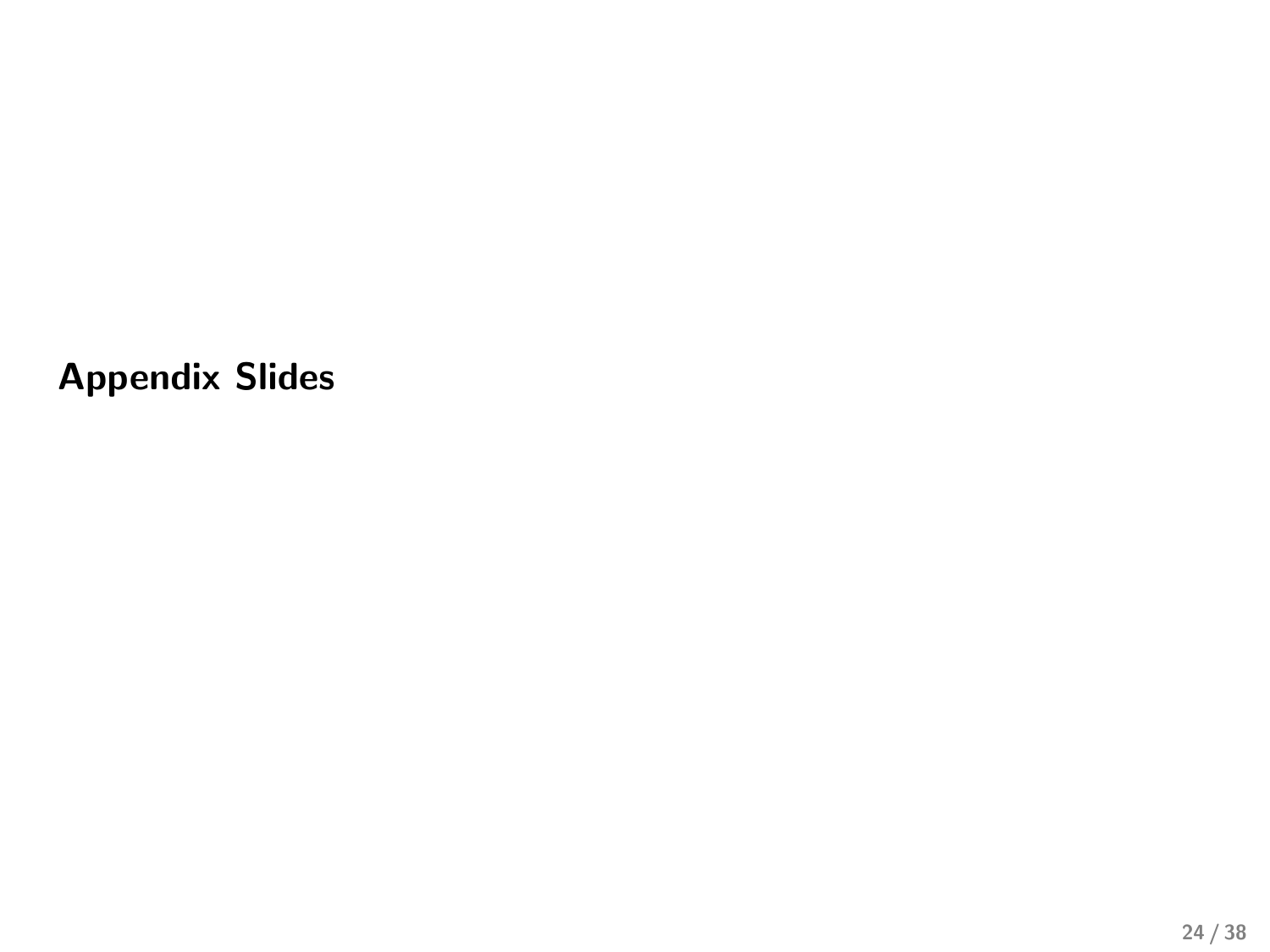## Is this really a shock to value of government bonds?

|                                                    | (1)          | (2)                     | (3)          | (4)                      |
|----------------------------------------------------|--------------|-------------------------|--------------|--------------------------|
|                                                    | Valuation    | Valuation               | Profits      | Profits                  |
| Gov Bond Holdings $t_{-1}$                         | $-0.0425*$   | $-0.0251*$              | $0.0043*$    | $0.0045*$                |
|                                                    | (0.03)       | (0.014)                 | (0.003)      | (0.003)                  |
| (Gov Bond Holdings $_{t=1}$ )*(Earthquake)         | $-0.0455***$ | $-0.0640***$            | $-0.0159***$ | $-0.0163**$              |
|                                                    | (0.0106)     | (0.0103)                | (0.00373)    | (0.00645)                |
| (Gov Bond Holdings <sub>t -1</sub> )*(2001 Crisis) |              | $-0.134***$<br>(0.0152) |              | $-0.0279***$<br>(0.0106) |
| Observations                                       | 10057        | 10057                   | 10115        | 10115                    |
| <b>Bank Fixed Effects</b>                          | Yes          | Yes                     | Yes          | Yes                      |
| Month Fixed Effects                                | Yes          | Yes                     | Yes          | Yes                      |
| <b>Bank Quarter Fixed Effects</b>                  | No           | No                      | Yes          | Yes                      |
| <b>Triple Cluster</b>                              | Yes          | Yes                     | Yes          | Yes                      |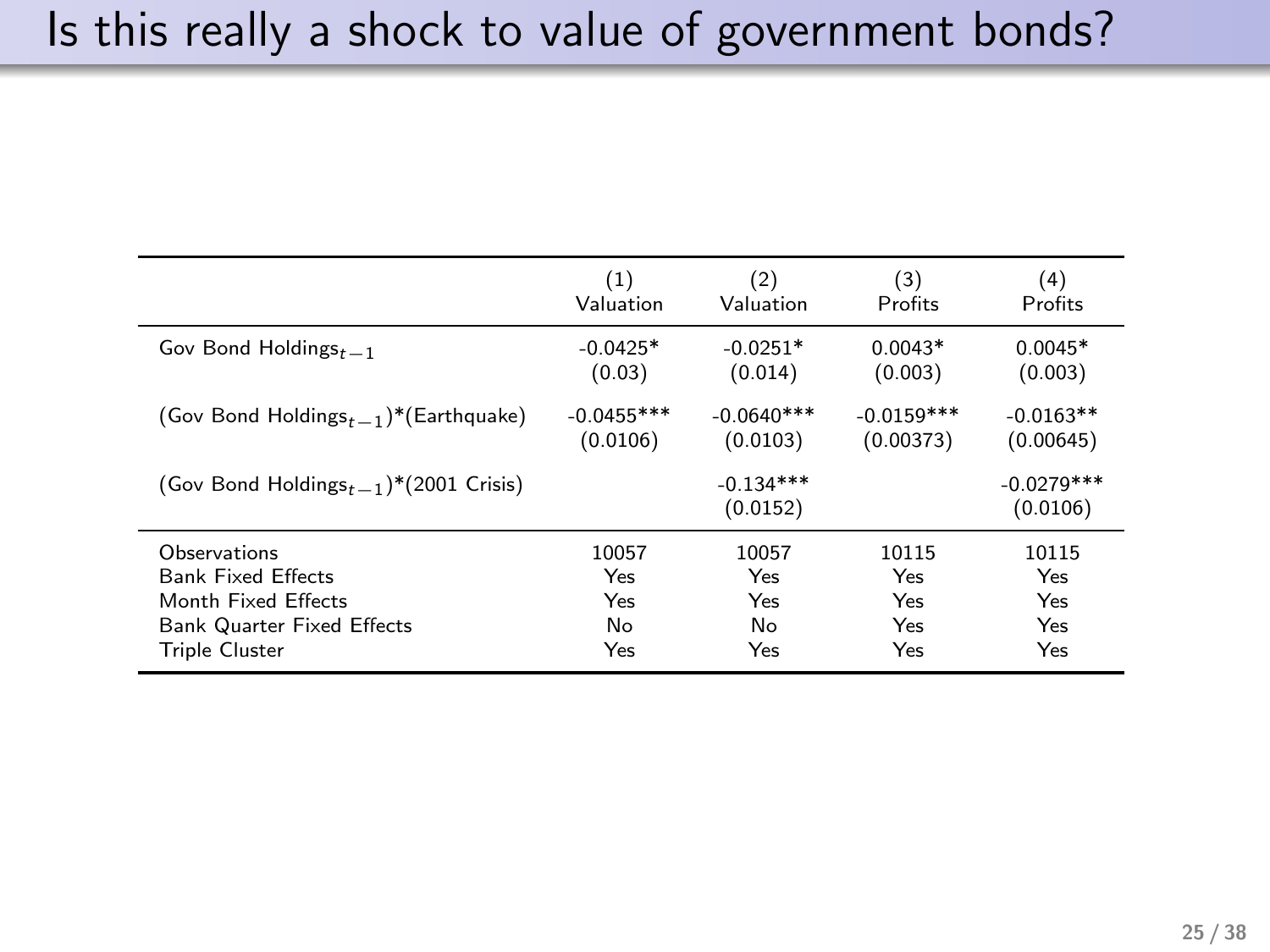## Two Period Lending Model of Khawaja-Mian, 2008

- $\bullet$  In period t, bank *i*'s lending is  $L_{it}$ .
- $\bullet$  The bank funds itself via deposits,  $D_{it}$  and also via other instruments such as bonds,  $B_{it}$ , with a marginal cost of  $\alpha_B$ .
- Deposits until an amount  $\bar{D_{it}}$  are costless.
- **•** Bank has a marginal return on loan given by  $r \alpha_L L_{it}$ .
- Bank's balance sheet is given by  $D_{it} + B_{it} = L_{it}$ .
- Next period, bank faces a credit supply shock and a credit demand shock.

$$
\overline{D}_{it+1} = \overline{D}_{it} + \overline{\delta} + \delta_i
$$

 $\bullet$  The credit demand shock will affect the marginal return on loan as (j is firm):

marginal return on loans in  $t + 1 = r - \alpha_L L_{it} + \bar{\eta} + \eta_{ii}$ 

$$
\Delta L_i = \frac{1}{\alpha_L + \alpha_B} \bar{\eta} + \frac{\alpha_B}{\alpha_L + \alpha_B} \Delta D_i + \frac{1}{\alpha_L + \alpha_B} \eta_{ij}
$$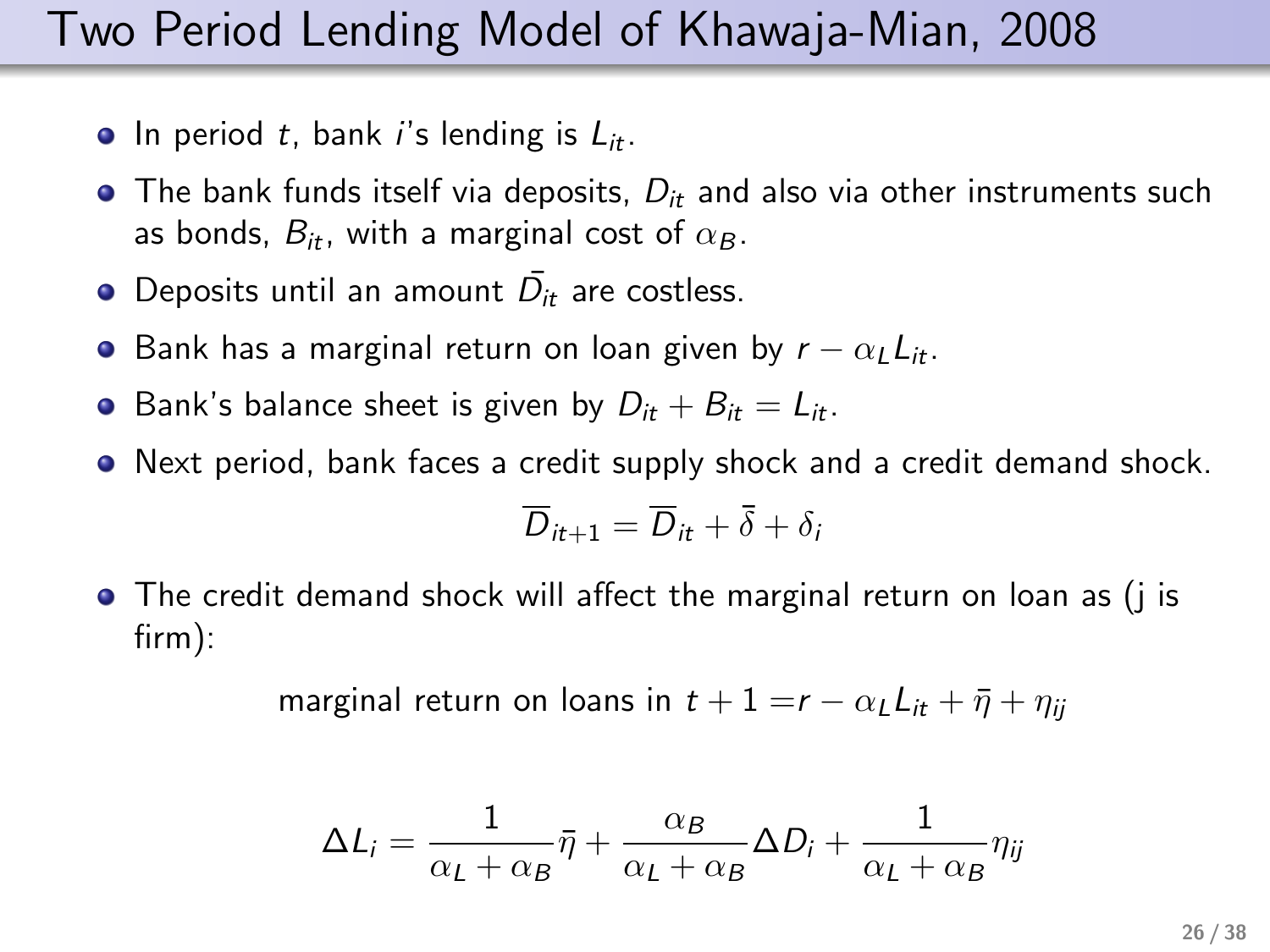|                                | (1)                       | (2)           | (3)         |
|--------------------------------|---------------------------|---------------|-------------|
| Capital Ratio $t_{-1}$         | $-0.0892***$              | $-0.143***$   | $-0.143***$ |
|                                | (0.0108)                  | (0.0126)      | (0.0509)    |
| Non-Performing Loans $t_{r-1}$ | $-0.964***$               | $-1.175***$   | $-1.175**$  |
|                                | (0.129)                   | (0.136)       | (0.558)     |
| Bank Size $_{t-1}$             | $0.00491***$              | $-0.0288$ *** | $-0.0288*$  |
|                                | (0.000997)                | (0.00344)     | (0.0168)    |
| Cash Holdings $t_{-1}$         | $-0.839***$               | $-2.398***$   | $-2.398*$   |
|                                | (0.220)                   | (0.318)       | (1.263)     |
| Interbank Balances $t-1$       | $-0.127***$               | $-0.127***$   | $-0.127***$ |
|                                | (0.00710)                 | (0.00934)     | (0.0395)    |
| Domestic Bank                  | $-0.0269***$<br>(0.00435) |               |             |
| <b>State Owned Bank</b>        | $0.121***$<br>(0.00754)   |               |             |
| Observations                   | 10107                     | 10107         | 10107       |
| <b>Bank Fixed Effects</b>      | N٥                        | Yes           | Yes         |
| Month Fixed Effects            | Yes                       | Yes           | Yes         |
| Double Cluster                 | No                        | No            | Yes         |

#### Table: Determinants of Government Bond Holdings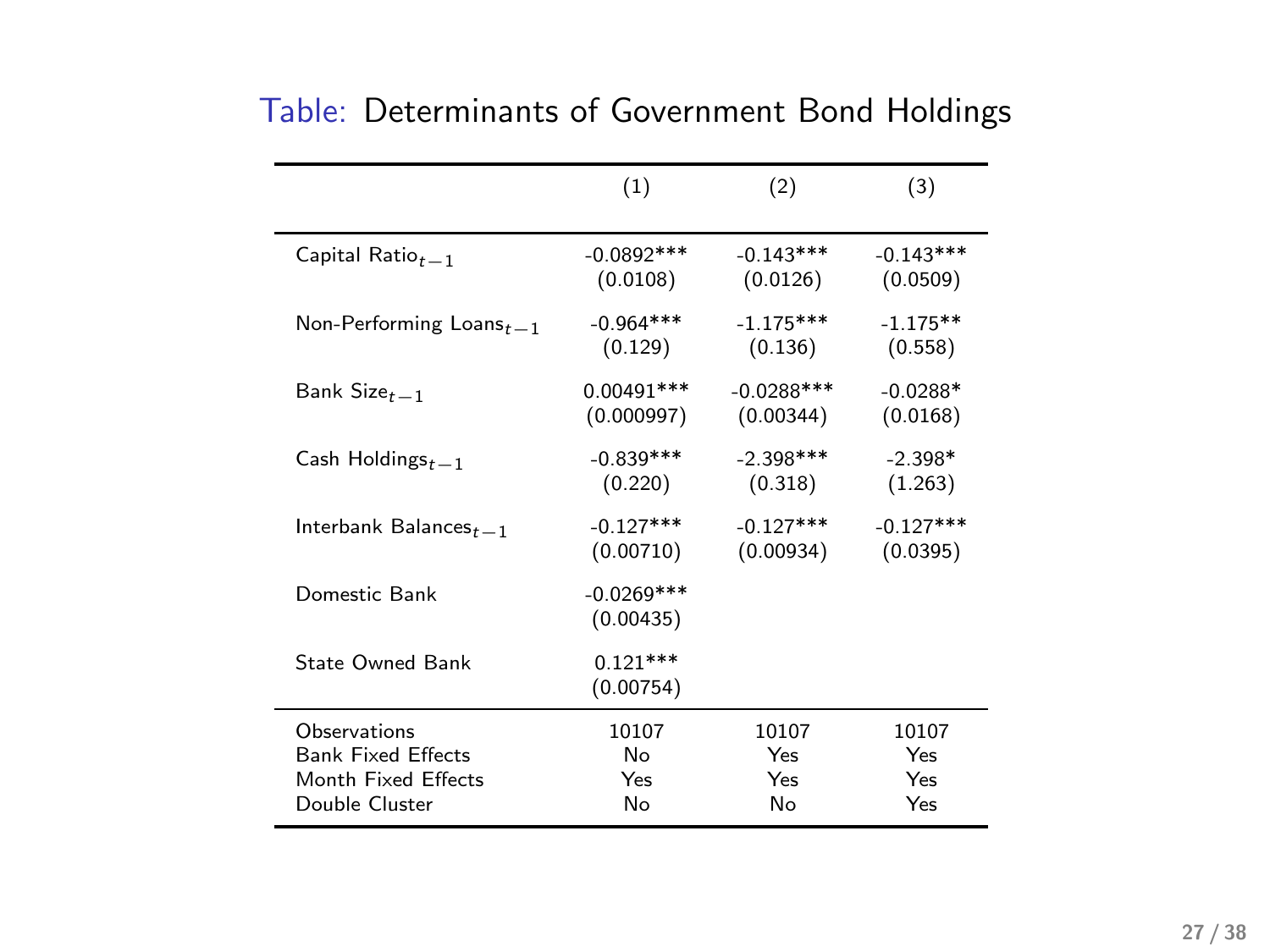|                                                   | (1)         | (2)         | (3)        | (4)         |
|---------------------------------------------------|-------------|-------------|------------|-------------|
| $(Capital Ratiot-1)*(Earthquake)$                 | $0.201***$  | $0.186***$  | $0.186**$  | 0.0321      |
|                                                   | (0.0565)    | (0.0577)    | (0.0828)   | (0.0486)    |
| (Non-Performing Loans $_{t-1}$ )*(Earthquake)     | $-0.0765$   | $-0.732*$   | $-0.732$   | 0.191       |
|                                                   | (0.576)     | (0.426)     | (0.613)    | (0.204)     |
| (Bank Size $_{t-1}$ )*(Earthquake)                | $-0.00701$  | $-0.0106**$ | $-0.0106$  | $-0.000984$ |
|                                                   | (0.00518)   | (0.00432)   | (0.00717)  | (0.00273)   |
| (Cash Holdings <sub>t-1</sub> )*(Earthquake)      | $4.100***$  | $3.802***$  | $3.802***$ | $2.263***$  |
|                                                   | (0.953)     | (0.925)     | (0.918)    | (0.730)     |
| (Interbank Balances <sub>t-1</sub> )*(Earthquake) | $-0.0695**$ | $-0.0616*$  | $-0.0616$  | $-0.0142$   |
|                                                   | (0.0354)    | (0.0343)    | (0.0485)   | (0.0402)    |
| Observations                                      | 10107       | 10107       | 10107      | 10107       |
| <b>Bank Fixed Effects</b>                         | No          | Yes         | Yes        | Yes         |
| Month Fixed Effects                               | Yes         | Yes         | Yes        | Yes         |
| <b>Bank Quarter Fixed Effects</b>                 | No          | No          | No         | Yes         |
| Double Cluster                                    | No          | No          | Yes        | Yes         |
| DIRECT EFFECTS                                    | Yes         | Yes         | Yes        | Yes         |

#### Table: Determinants of Government Bond Holdings During Earthquake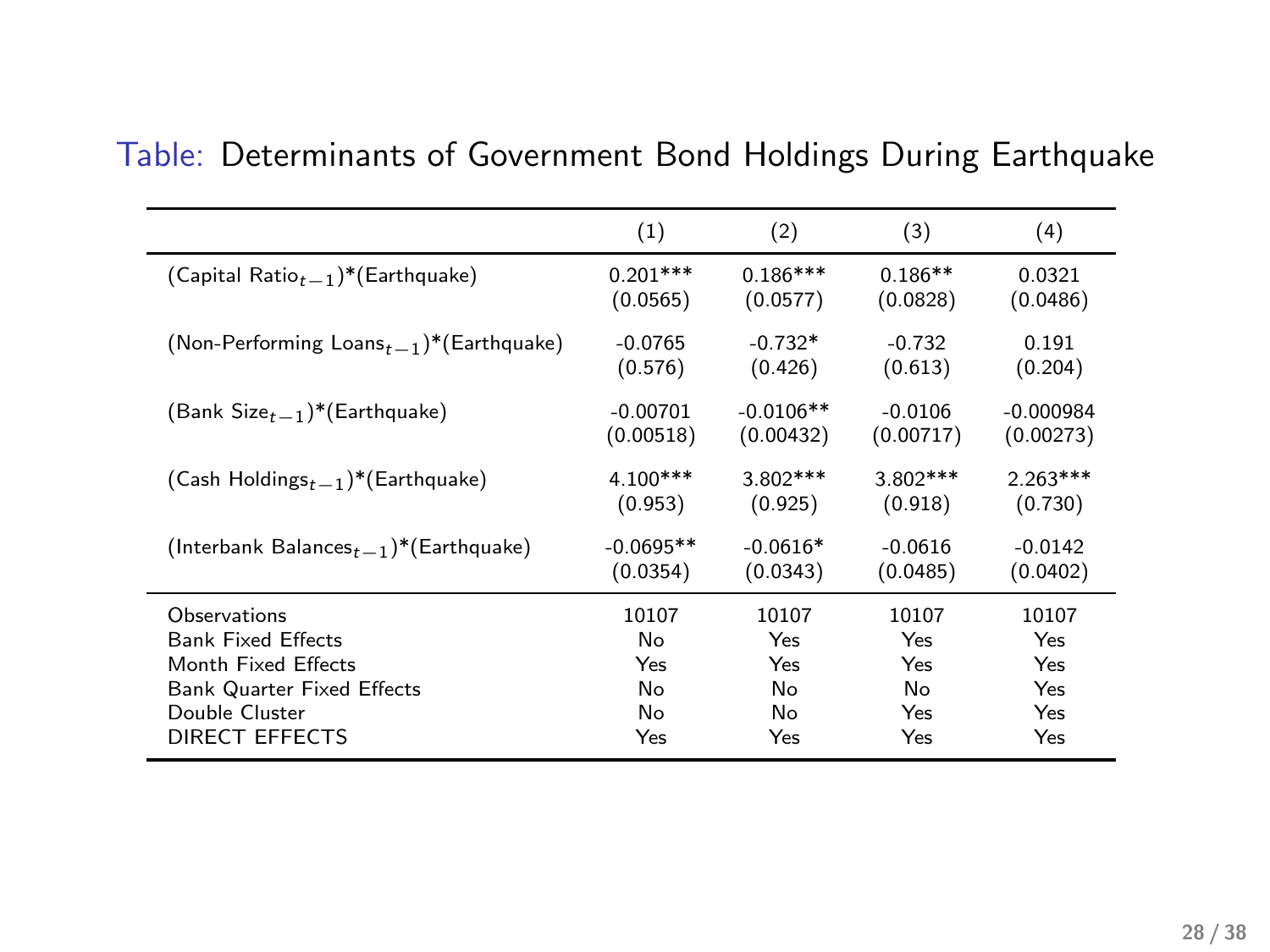- The estimated credit risk to the total banking sector in the earthquake region was 1.5 billion USD in August 1999.
- However, the total amount of rescheduling as of August 2000 was only 26 million USD (1.6 percent of initial estimate).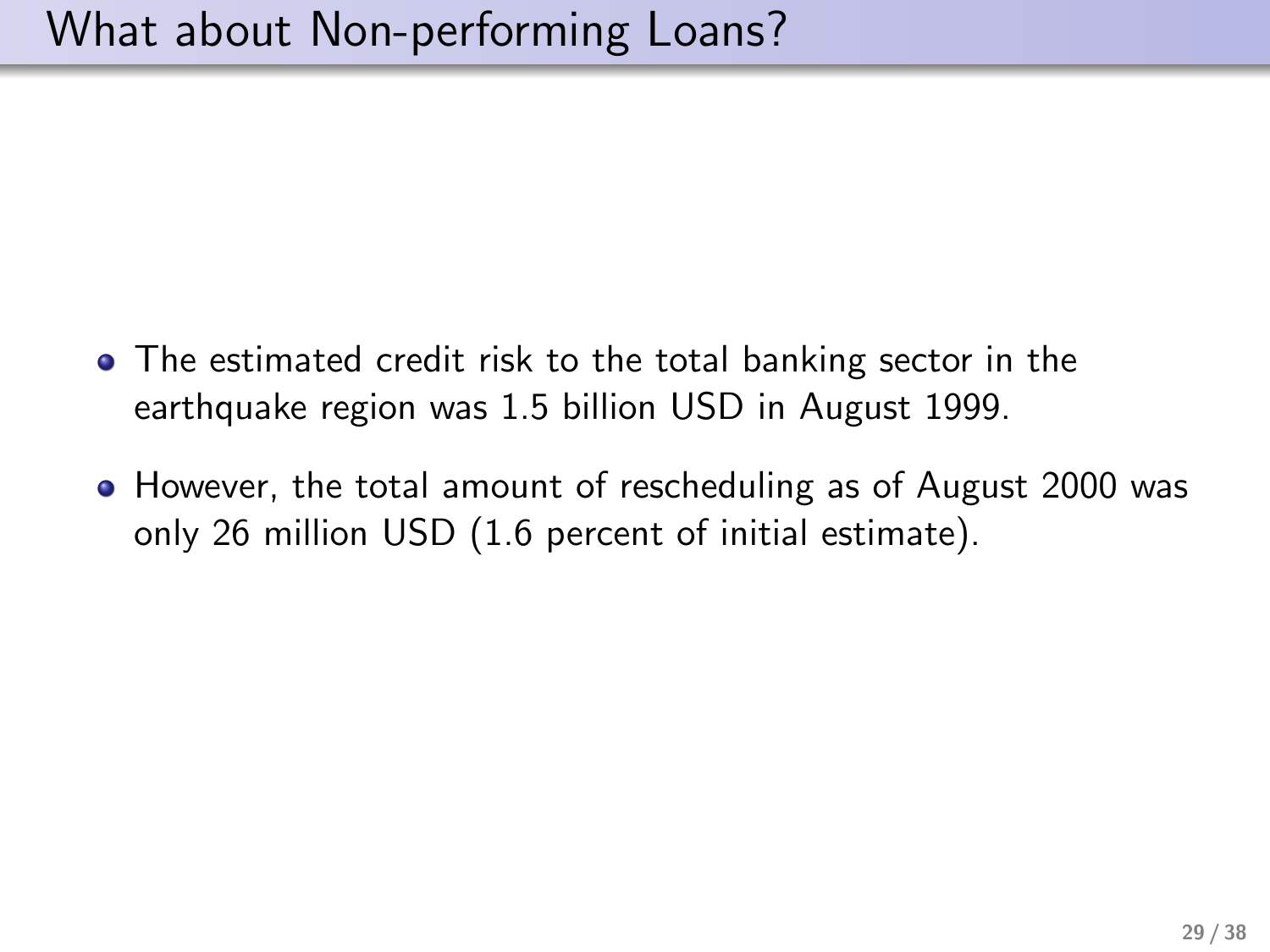#### Table: Government Bonds and Credit Supply: Placebo Earthquake and Short Sample

|                                                                                                                                | (1)<br>Placebo                    | (2)<br>Short Sample             |
|--------------------------------------------------------------------------------------------------------------------------------|-----------------------------------|---------------------------------|
| Gov Bond Holdings $_{t=1}$                                                                                                     | $-0.0185***$<br>(0.00179)         | $-0.215***$<br>(0.00982)        |
| (Gov Bond Holdings <sub>t -1</sub> )*(Earthquake)                                                                              |                                   | $-0.0592***$<br>(0.0124)        |
| (Gov Bond Holdings $_{t=1}$ )*(Asia)                                                                                           | 0.0337<br>(0.0281)                | $-0.0242$<br>(0.0367)           |
| (Gov Bond Holdings <sub>t - 1</sub> )* (Russia)                                                                                | $-0.0108$<br>(0.0197)             | 0.0125<br>(0.0145)              |
| (Gov Bond Holdings $_{t=1}$ )*(2001 Crisis)                                                                                    | $-0.0418***$<br>(0.00520)         | $-0.0547*$<br>(0.0329)          |
| (Gov Bond Holdings $_{t=1}$ )*(Placebo)                                                                                        | $-0.00878$<br>(0.00543)           |                                 |
| Observations<br><b>Bank Fixed Effects</b><br>Month Fixed Effects<br><b>Bank Quarter Fixed Effects</b><br><b>Triple Cluster</b> | 10119<br>Yes<br>Yes<br>Yes<br>Yes | 5069<br>Yes<br>Yes<br>No<br>Yes |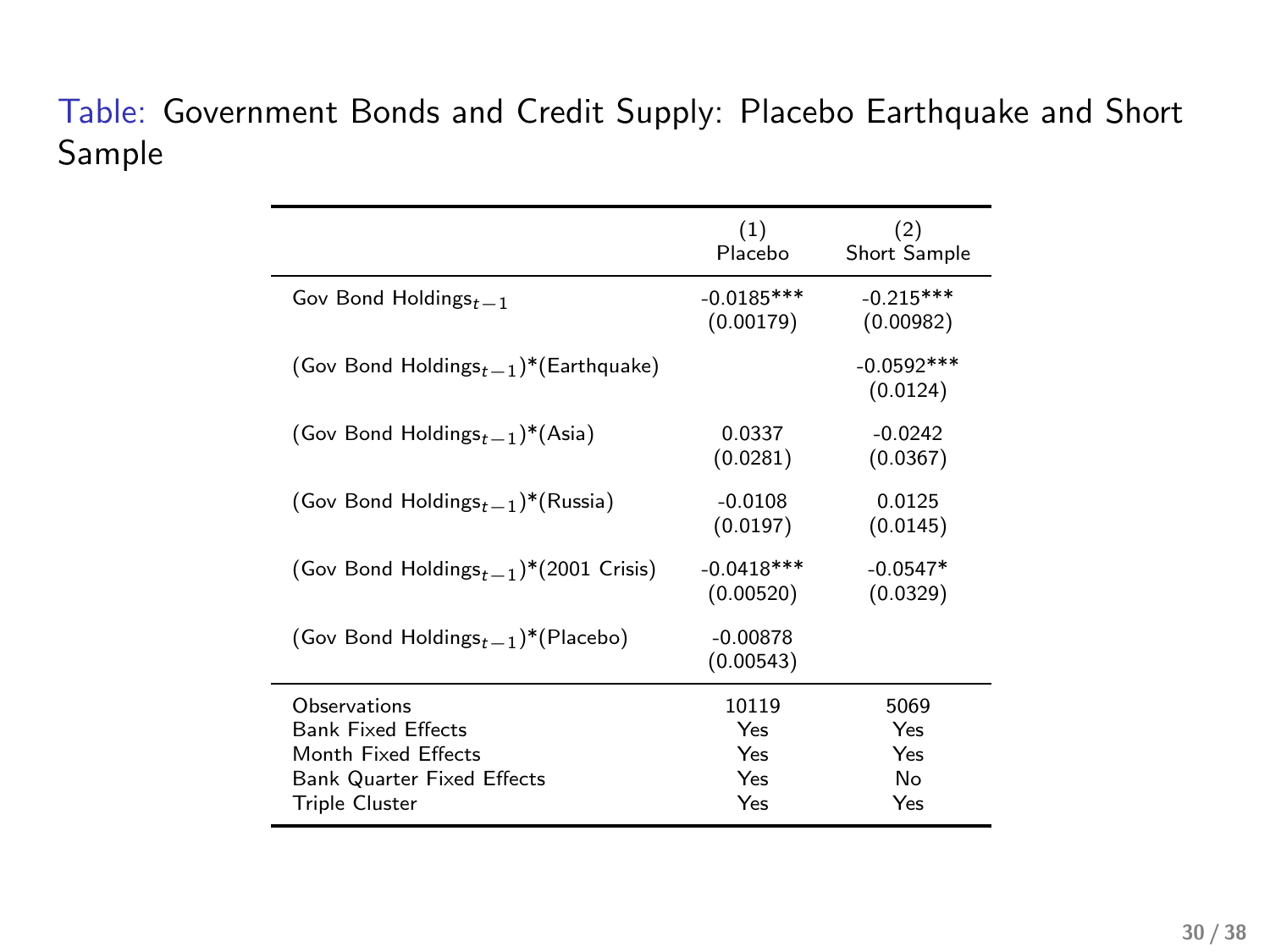### Are there any differences in prior trends? Net Worth

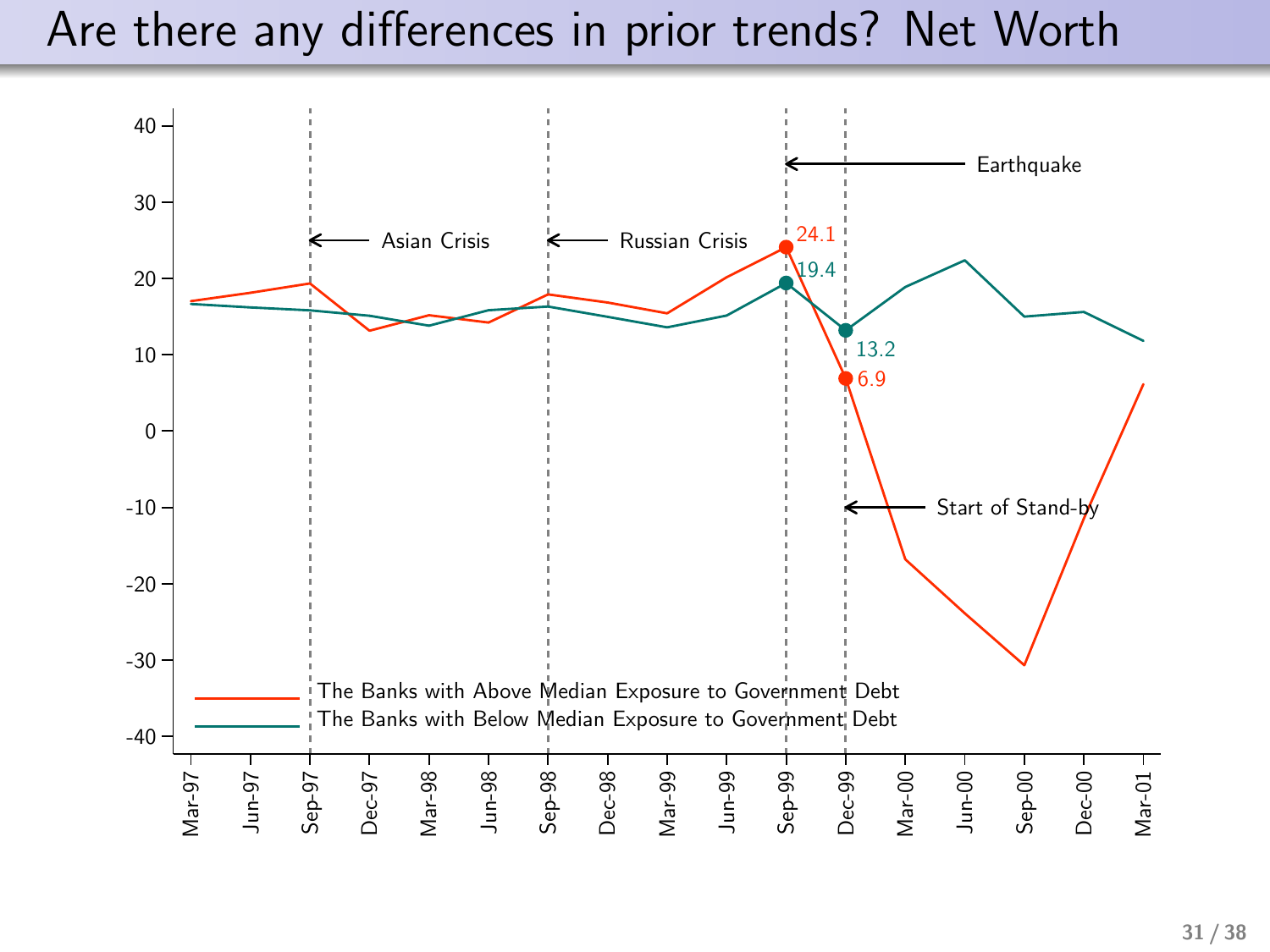### Are there any differences in prior trends? Profits

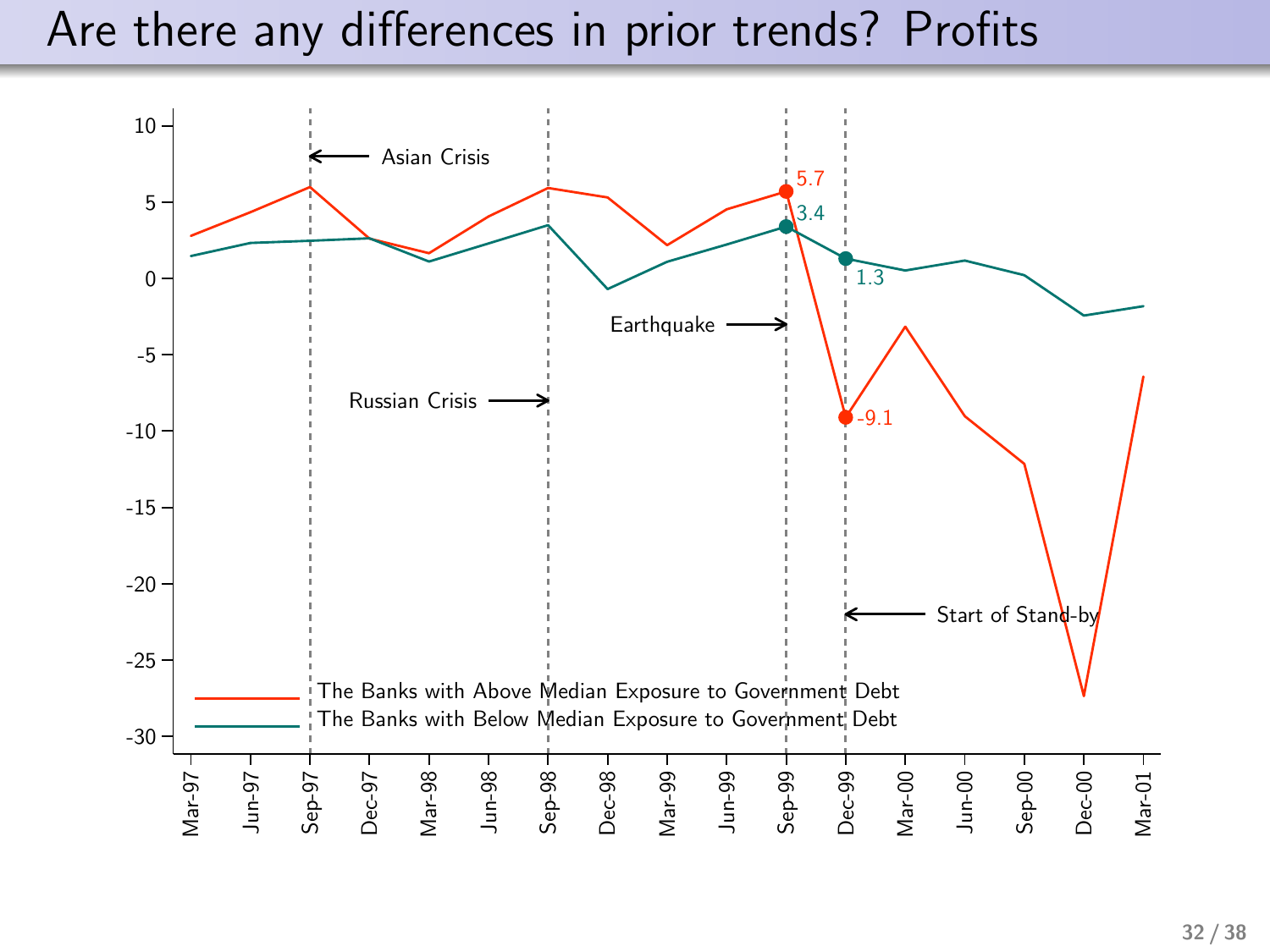### Are there any differences in prior trends? Loan Provision

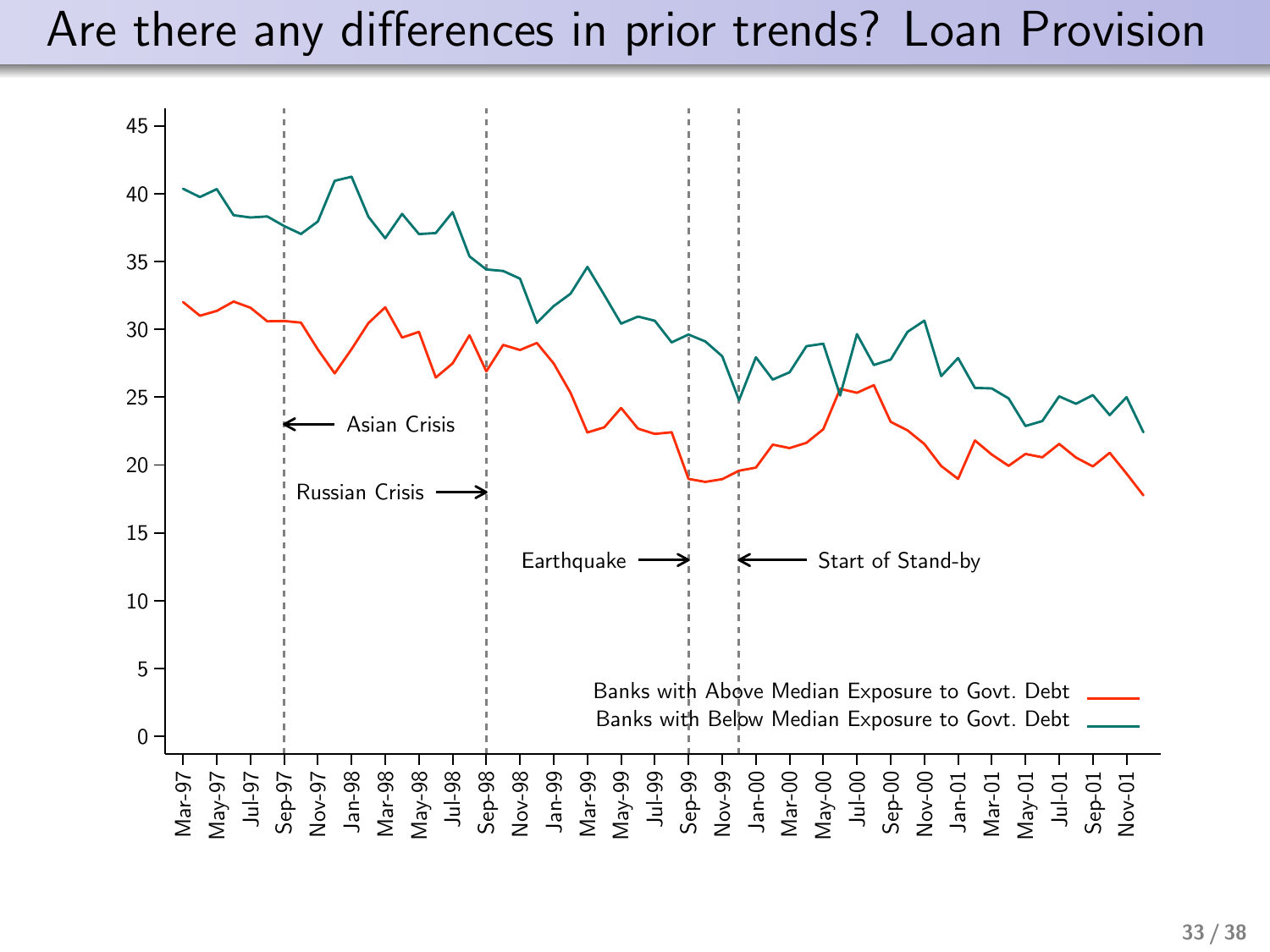## Public Sector Borrowing Requirement (% GDP)

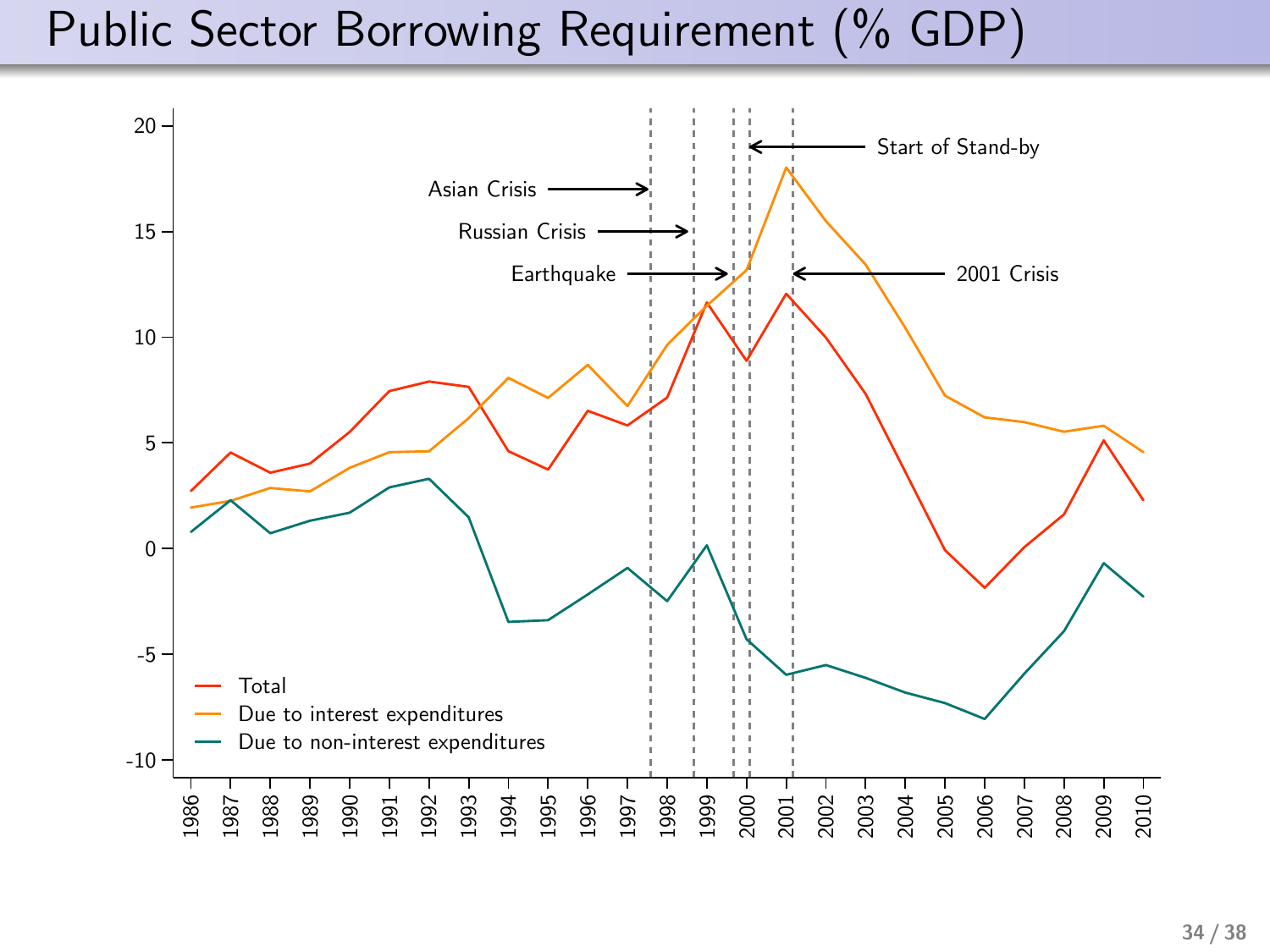## Crowding Out of Private Sector Credit: Historical Evidence



Note: Jorda, Schularick, and Taylor, 2014  $35/38$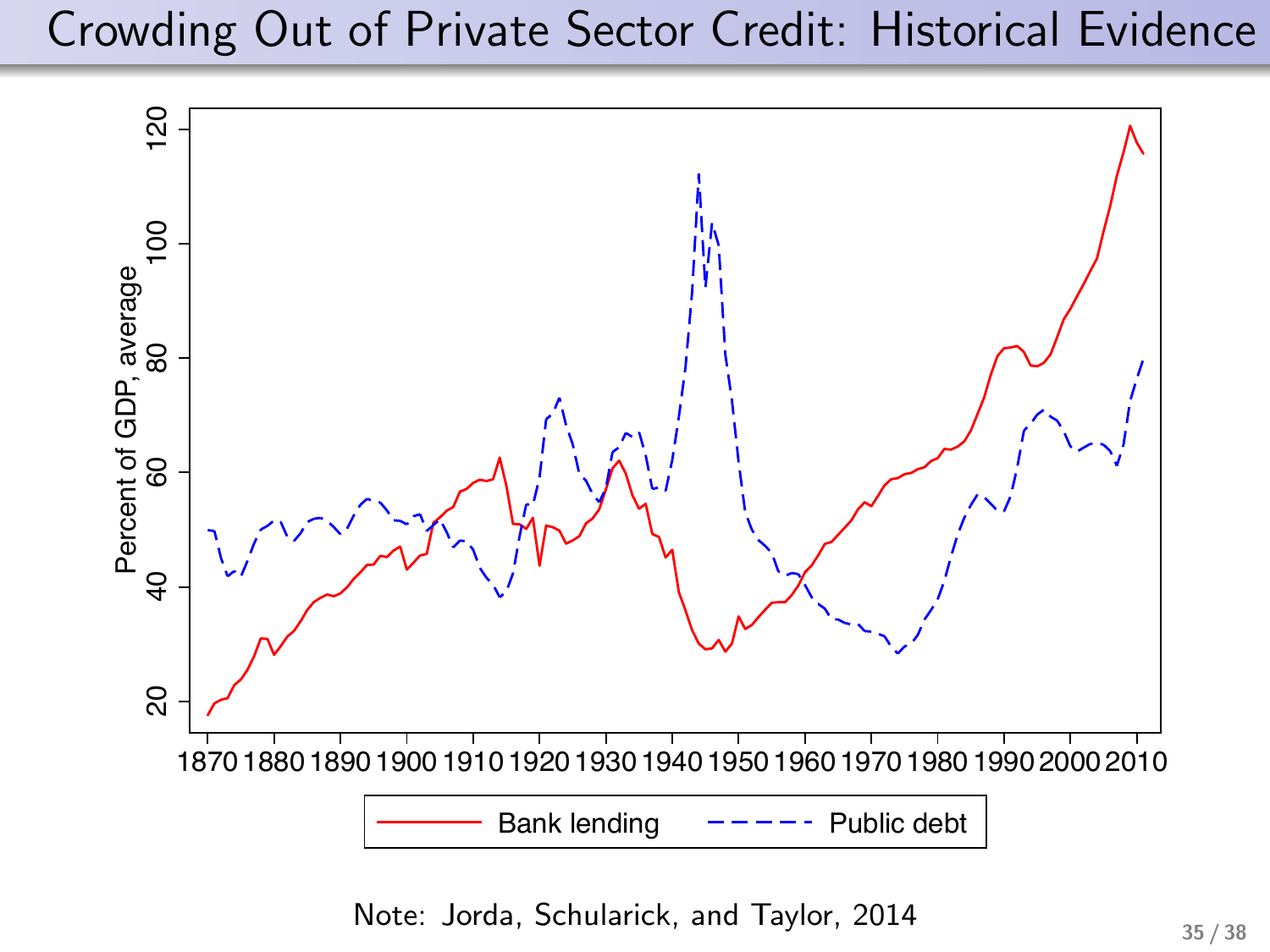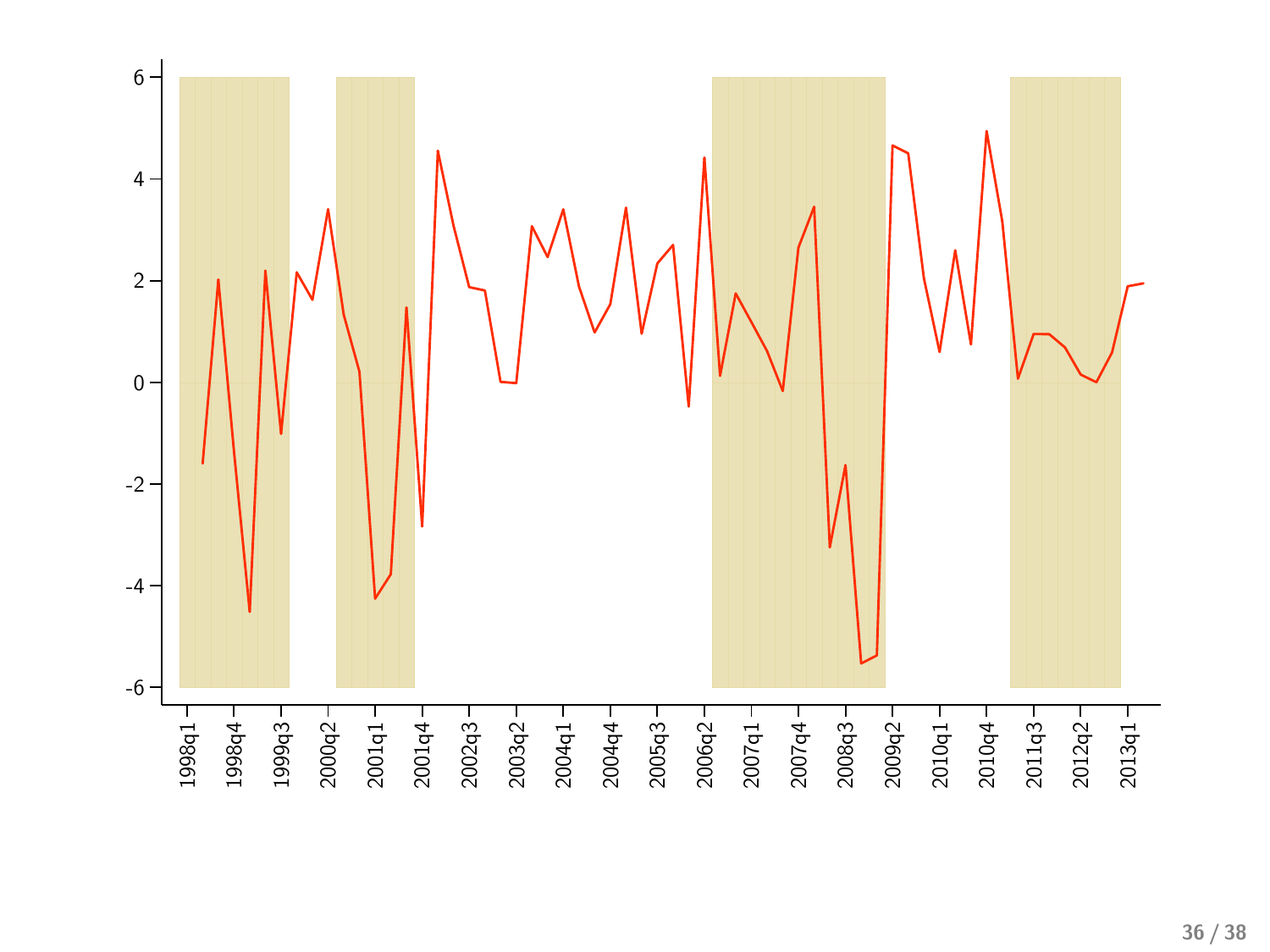|                              | (1)           | (2)           | (3)           | (4)       |
|------------------------------|---------------|---------------|---------------|-----------|
| Sample                       | 1995Q1-1998Q1 | 1998Q2-2000Q4 | 2001Q1-2003Q4 | Post-2003 |
| Domestic Public Debt/GDP     | 14            | 20            | 43            | 35        |
| External Public Debt/GDP     | 24            | 24            | 36            | 17        |
| External Private Debt/GDP    | 11            | 19            | 21            | 21        |
| Domestic/Total Public Debt   | 42            | 50            | 61            | 71        |
| Private Credit/GDP           | 26            | 20            | 11            | 22        |
| Bank Assets/GDP              | 42            | 70            | 50            | 60        |
| Private Credit/Bank Assets   | 40            | 30            | 20            | 37        |
| Government Bonds/Bank Assets | 36            | 36            | 76            | 60        |

#### Table: Domestic Debt, External Debt, Credit Growth (%): 1995–2009